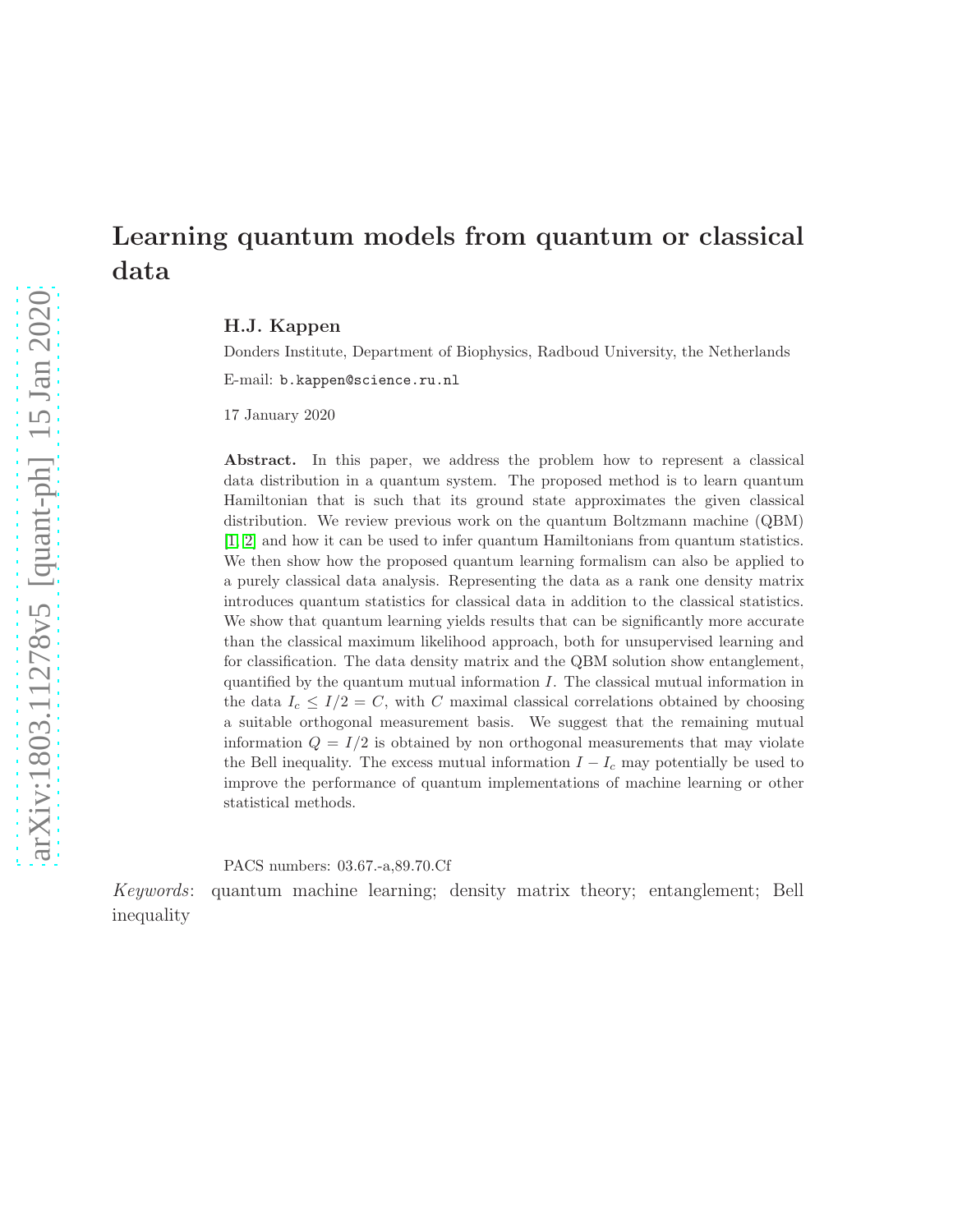# 1. Introduction

Current successes in machine learning  $\begin{bmatrix} 3, 4, 5 \end{bmatrix}$  $\begin{bmatrix} 3, 4, 5 \end{bmatrix}$  $\begin{bmatrix} 3, 4, 5 \end{bmatrix}$  has ignited interesting new connections between machine learning and quantum physics, loosely referred to as quantum machine learning. The transfer of ideas goes in both directions. Quantum annealing [\[6,](#page-19-5) [7\]](#page-19-6) has been successfully applied to hard optimization problems in machine learning [\[8,](#page-19-7) [9\]](#page-19-8). Machine learning methods also find useful applications in quantum physics, such as characterizing the ground state of a quantum Hamiltonian [\[10\]](#page-20-0) or to learn different phases of matter [\[11\]](#page-20-1).

In addition, there are efforts to exploit quantum mechanical features for learning and coding [\[12\]](#page-20-2). In particular, attempts have been made to extend probability calculus to quantum density operators [\[13,](#page-20-3) [14,](#page-20-4) [15\]](#page-20-5). Recently, [\[1,](#page-19-0) [2\]](#page-19-1) have proposed learning methods for density matrices called the quantum Boltzmann machine (QBM). One approach is to maximize the classical likelihood  $L = \sum_s q(s) \log p(s|w)$ , with p the diagonal of the density matrix  $\rho$ . As the authors remark, this approach faces difficulties because the gradients of the likelihood are hard to evaluate (see [Appendix A\)](#page-21-0). For this reason, they introduce a lower bound on the likelihood using the Golden-Thomson inequality and maximize this bound. But this has the disadvantage that parameters of quantum statistics cannot be learned.

[\[1\]](#page-19-0) introduce another approach to learning the QBM, which is to minimize the relative entropy between a model density matrix  $\rho$  and a target density matrix  $\eta \ddagger$ . This is equivalent to maximizing a quantum likelihood  $L = \text{Tr} \eta \log \rho$ . This approach does not suffer from the above difficulties. The quantum likelihood generalizes maximum likelihood learning to density matrices: In the case that the model density matrix is diagonal, the quantum likelihood reduces to the classical likelihood.

The aim of this paper is to show how the quantum likelihood method can be used to learn classical machine learning problems such as unsupervised and supervised learning. We restrict ourselves to spin systems without latent variables, ie. there is data statistics on all spins. For extensions to latent variable models see [\[16\]](#page-20-6). For unsupervised learning problems, data can be represented as a classical distribution  $q(s)$ . By generalizing q to a density matrix, the classical statistics (such as expectation values and correlations) are augmented with quantum statistics. The quantum statistics provides features of the data that are not available from low order classical statistics and may be useful for learning.

The paper is organized as follows. In section [2](#page-2-0) we review the unsupervised learning problem and the classical Boltzmann machine. In section [3](#page-3-0) we review the quantum likelihood and the derivation of QBM learning rule. In section [4](#page-5-0) we present numerical results that demonstrate how to apply the QBM to quantum tomography, ie. to recover the quantum Hamiltonian or the ground state wave function from measured quantum statistics. We consider the quantum anti-ferromagnetic Heisenberg model and a fully

<span id="page-1-0"></span>‡ This idea was independently proposed in the arXiv preprint [arXiv:1803.11278,](http://arxiv.org/abs/1803.11278) which is the draft version of the current article.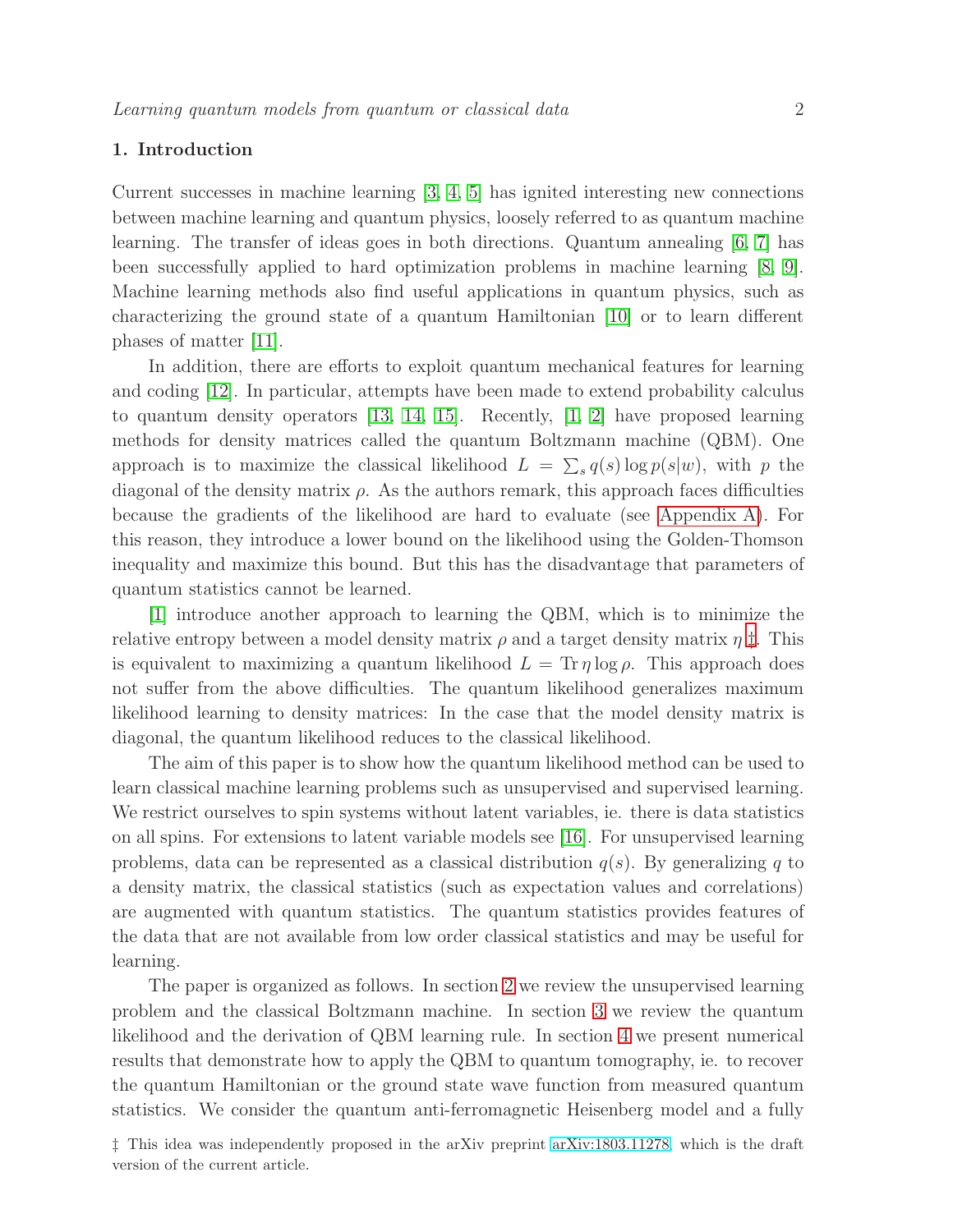connected quantum spin glass model. For finite temperature, this problem is strictly convex and has a unique solution. In this case the Hamiltonian can be fully recovered from the quantum statistics. For zero temperature the solution is degenerate. The learned Hamiltonian still reproduces all statistics correctly, but the solution is not unique. For low temperature, the convergence of the learning algorithm slows down dramatically. The results in section [4](#page-5-0) confirm previous findings reported in [\[1\]](#page-19-0).

Sections [5](#page-8-0) and [6](#page-13-0) contain the main novel material of this paper. In section [5](#page-8-0) we apply the QBM to learn classical statistical problems, such as unsupervised learning and classification. We propose to represent the target data distribution by a rank one density matrix  $\eta$ , which we call the data state. For unsupervised learning, we show that the QBM with only pairwise interactions can learn the parity problem exactly, whereas the BM cannot learn this problem. In the case of supervised learning, we learn a density matrix over the joint input-output state space and construct the classifier by conditioning the density matrix on a classical input state. Surprisingly, in this way a large number of hard nonlinear classification problems can be learned that cannot be learned by a classical BM. This approach differs significantly from the recently proposed quantum perceptron [\[17\]](#page-20-7) which learns a density matrix on the output qubit, whose statistics are conditioned on classical input states.

The data state  $\eta$  is a much more complex object than the classical probability distribution q from which it is derived. It displays full quantum features such as non locality and entanglement. In section [6](#page-13-0) we explain what these quantum features mean for classical data. We can measure  $\eta$  in different measurement bases and the classical distribution  $q(s)$  corresponds to a particular choice of basis. In general, the quantum mutual information  $I(\eta)$  between sub systems is larger than the classical mutual information  $I_c(q)$ . We conjecture that  $I_c(q) \leq I(\eta)/2$  in general, which we support by numerical experiments and show that  $I_c(q) = I(q)/2$  when the sub systems are deterministically related. By optimizing the orthogonal measurement basis, the mutual information can be maximized to  $I_c(\tilde{q}) = I(\eta)/2 = C$  where C denotes the maximal classical mutual information. The information is called classical because the statistics of the measurement outcomes can be described by a classical joint probability distribution  $\tilde{q}$  on local variables. The remaining quantum information  $Q = I - C$  resides in non-local features of the state  $\eta$ . In section [6.1](#page-15-0) we illustrate the excess quantum information Q and the violation of the Bell inequality for the simplest possible example of two fully correlated binary variables.

#### <span id="page-2-0"></span>2. Classical learning

We first briefly review classical learning. Consider a data set of samples  $s^{\mu}, \mu = 1, \ldots N$ , where each sample  $s^{\mu}$  is a vector of length n. The data set can be written as a so-called empirical probability distribution

<span id="page-2-1"></span>
$$
q(s) = \frac{1}{N} \sum_{\mu=1}^{N} \delta_{s,s^{\mu}}
$$
 (1)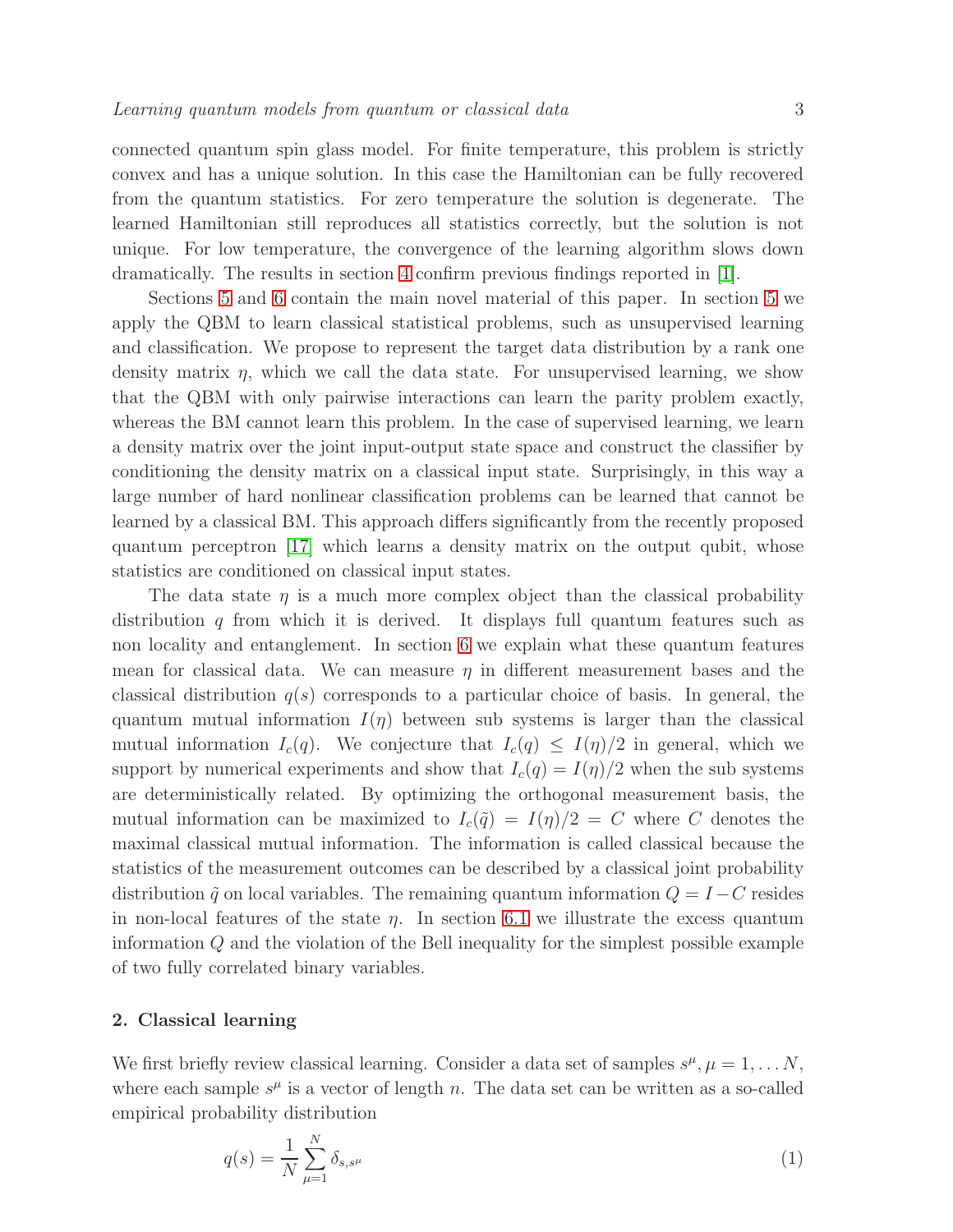Classical learning can be defined to find a model distribution  $p(s)$  that is as close as possible to q, where the 'distance' is defined as the relative entropy or Kullback-Leibler divergence between the distributions  $q$  and  $p$ 

<span id="page-3-4"></span>
$$
KL(q, p) = \sum_{s} q(s) \log \frac{q(s)}{p(s)}
$$
\n<sup>(2)</sup>

Minimizing  $KL(q, p)$  with respect to p is equivalent to maximizing the classical likelihood

<span id="page-3-2"></span>
$$
L_c = \sum_s q(s) \log p(s) \tag{3}
$$

In the case of the classical Boltzmann machine learning problem, the state space consists of all vectors  $s = (s_1, \ldots, s_n)$  with  $s_i = \pm 1$  binary spin variables and p is a Boltzmann distribution

<span id="page-3-1"></span>
$$
p(s|w) = \frac{e^{H(s|w)}}{Z} \qquad Z(w) = \sum_{s} e^{H(s|w)} \tag{4}
$$

with  $H(s|w) = \sum_r H_r(s)w_r$  linear in  $w_r$ .  $H_r(s)$  are interaction terms involving typically a small subset of the components of s such for instance  $s_i, s_i s_j, \ldots$ . For p of the form Eq. [4](#page-3-1) the likelihood Eq. [3](#page-3-2) becomes

$$
L_c(w) = \langle H \rangle_q - \log Z \tag{5}
$$

where  $\langle H \rangle_q$  is the expectation value of H with respect to the empirical distributions q. The maximization can be performed by gradient ascent on  $L_c$ :

$$
\Delta w_r \propto \frac{\partial L_c}{\partial w_r} = \langle H_r \rangle_q - \langle H_r \rangle_p \tag{6}
$$

where we used that  $\frac{\partial \log Z}{\partial w_r} = \langle H_r \rangle_p$  and  $\langle \ldots \rangle_p$  is expectation with respect to the Boltzmann distribution  $p$ . Learning stops when the gradients are zero, ie. when the statistics defined by  $H_r$  are equal:  $\langle H_r \rangle_q = \langle H_r \rangle_p$ . A common example is when  $H(s|w) = \sum_i w_i s_i + \sum_{i>j} w_{ij} s_i s_j$ , the learning rule becomes

<span id="page-3-3"></span>
$$
\Delta w_i \propto \langle s_i \rangle_q - \langle s_i \rangle_p \qquad \Delta w_{ij} \propto \langle s_i s_j \rangle_q - \langle s_i s_j \rangle_p \tag{7}
$$

<span id="page-3-0"></span>Eq. [7](#page-3-3) is the well known Boltzmann Machine learning rule [\[18\]](#page-20-8).

# 3. Quantum learning

In the quantum case, one represents both the data and the model as a density matrix instead of a probability vector. In this section, we review this idea that was first introduced in [\[1\]](#page-19-0). A density operator  $\rho$  is a Hermitian positive semi definite operator. In the case of binary spins,  $\rho$  can be represented on an orthogonal basis  $|s = (s_1, \ldots, s_n)\rangle$  as a matrix of size  $2^n \times 2^n$  with components  $\rho(s, s')$ . We also represent the wave function  $|\psi\rangle$  of a quantum system on the same basis by its component vector  $\psi(s) = \langle s|\psi\rangle$ (see [Appendix B\)](#page-21-1). We use this basis dependent representation throughout the paper. In section [6](#page-13-0) we discuss measurement in other bases.  $\rho$  has trace one Tr  $\rho = 1$  and real eigenvalues  $\lambda_s \geq 0$  and  $\sum_s \lambda_s = 1$ . The density matrix is a generalization of a probability distribution and reduces to the latter when it is diagonal.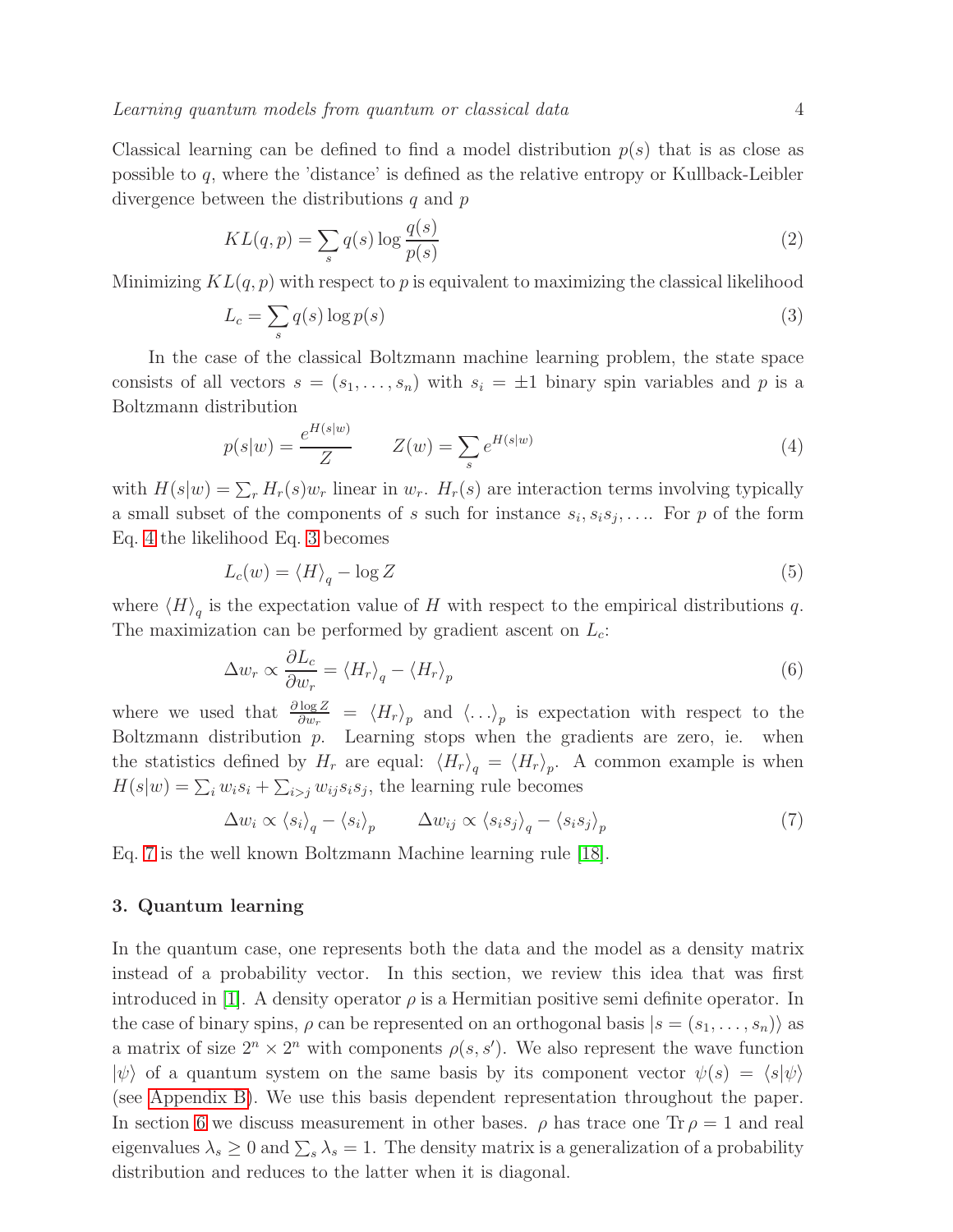Learning quantum models from quantum or classical data 5

The von Neumann, or quantum, entropy of a density matrix  $\rho$  is defined as

<span id="page-4-4"></span>
$$
h(\rho) = -\operatorname{Tr}\left(\rho \log \rho\right) \tag{8}
$$

with  $\log \rho$  the matrix logarithm of  $\rho$  and  $\rho \log \rho$  a matrix product. It is easy to show that  $h(\rho) = -\sum_{s} \lambda_s \log \lambda_s$ , with  $\lambda_s \geq 0$  the eigenvalues of  $\rho$ . The entropy is maximal when all  $\lambda_s$  are equal. The minimal entropy  $h(\rho) = 0$  when  $\lambda_s = \delta_{s,s^*}$  for some state  $s^*$ . In this case  $\rho$  is a rank one matrix and can be written as  $\rho = \psi \psi^{\dagger}$  (or  $\rho(s, s') = \psi(s) \psi^*(s')$ ) and is called a pure state. When  $\rho$  is diagonal:  $\rho(s, s') = p(s)\delta_{s,s'}$ , the quantum entropy is equal to the classical entropy  $h(\rho) = h_c(p) = -\sum_s p(s) \log p(s)$ .

The notion of expectation value for probability distributions is generalized for density matrices. The expectation value of a matrix  $A$ , called an observable, is defined as  $\langle A \rangle_{\rho} = \text{Tr} (A\rho)$ , with  $A\rho$  the matrix product. When A is a Hermitian matrix,  $\langle A \rangle_{\rho}$  is real. When A is a diagonal matrix,  $\langle A \rangle_{\rho} = \langle A \rangle_{p}$  with p the diagonal of  $\rho$  and  $\langle A \rangle_{p}$  the classical expectation value. In this case we call  $\langle A \rangle_\rho$  a classical statistic (in the basis  $|s\rangle$ ) . When A is a non diagonal matrix,  $\langle A \rangle_\rho$  are statistics of  $\rho$  that do not have a classical analogue. We call these quantum statistics.

The relative entropy between density matrices  $\eta$  and  $\rho$  is defined as [\[19\]](#page-20-9)

<span id="page-4-0"></span>
$$
S(\eta, \rho) = \text{Tr}(\eta \log \eta) - \text{Tr}(\eta \log \rho) \tag{9}
$$

One can show that  $S \geq 0$  which follows from Klein's inequality [\[19\]](#page-20-9). Eq. [9](#page-4-0) generalizes the classical relative entropy Eq. [2](#page-3-4) to density matrices. When  $\eta$  is the density matrix of the data and  $\rho$  is the model density matrix, the quantum learning problem is to find  $\rho$  that minimizes S. This is equivalent to maximizing the quantum likelihood

<span id="page-4-2"></span>
$$
L(\rho) = \text{Tr}(\eta \log \rho) \tag{10}
$$

As an immediate generalization of the classical BM case discussed in section [2,](#page-2-0) we consider model density matrices of the form

<span id="page-4-1"></span>
$$
\rho = \frac{1}{Z} e^H \qquad Z = \text{Tr}\left(e^H\right) \qquad H = \sum_r H_r w_r \tag{11}
$$

with H the quantum Hamiltonian and  $e^H$  is the matrix exponential of H. H and  $H_r$ are Hermitian matrices and  $w = \{w_r, r = 1, \ldots\}$  are real parameters. The model Eq. [11](#page-4-1) is referred to as the quantum Boltzmann machine (QBM) [\[1,](#page-19-0) [2\]](#page-19-1).

The quantum likelihood Eq. [10](#page-4-2) for the QBM Eq. [11](#page-4-1) is

<span id="page-4-3"></span>
$$
L(w) = \langle H \rangle_{\eta} - \log Z \tag{12}
$$

Learning is defined as gradient ascent on the quantum likelihood Eq. [12.](#page-4-3) One can compute  $\frac{\partial}{\partial w_r} e^H$  through the Trotter formula  $e^H = \lim_{m \to \infty} \left( e^{H/m} \right)^m$ :

$$
\frac{\partial}{\partial w_r} e^H = \lim_{m \to \infty} \frac{H_r}{m} \underbrace{e^{H/m} \dots e^{H/m}}_{m \text{ terms}} + \dots
$$
  
+ 
$$
\underbrace{e^{H/m} \dots e^{H/m}}_{a \text{ terms}} \frac{H_r}{m} \underbrace{e^{H/m} \dots e^{H/m}}_{m-a \text{ terms}} + \dots + \dots
$$
  
= 
$$
\int_0^1 dt e^{Ht} H_r e^{H(1-t)}
$$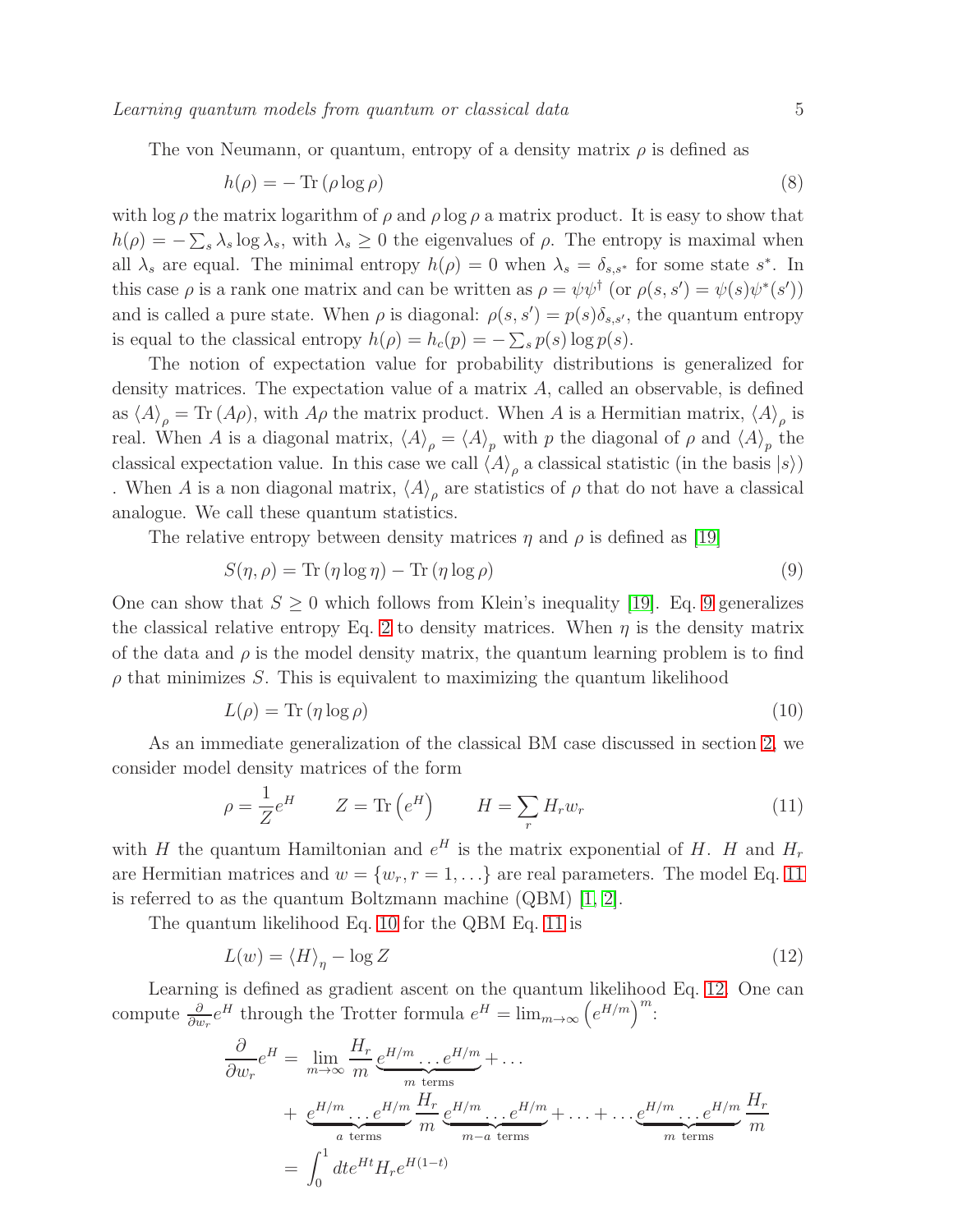Learning quantum models from quantum or classical data 6

Thus 
$$
\frac{\partial}{\partial w_r}
$$
 Tr  $(e^H)$  = Tr  $(H_r e^H)$  and  $\frac{\partial}{\partial w_r} \log Z \langle H_r \rangle_\rho$ . Since  $\langle H \rangle_\eta = \sum_r w_r \langle H_r \rangle_\eta$  we get  

$$
\Delta w_r \propto \frac{\partial}{\partial w_r} L = \langle H_r \rangle_\eta - \langle H_r \rangle_\rho
$$

For the rest of the paper we consider binary quantum spin systems with Hamiltonian

<span id="page-5-1"></span>
$$
H = \sum_{i=1}^{n} \sum_{k=x,y,z} w_i^k \sigma_i^k + \sum_{i=1,j>i}^{n} \sum_{k=x,y,z} w_{ij}^k \sigma_i^k \sigma_j^k
$$
 (13)

 $\sigma_i^{x,y,z}$  are Pauli spin 1/2 operators (see [Appendix B\)](#page-21-1). For this Hamiltonian, the learning rule Eq. 13 becomes

<span id="page-5-2"></span>
$$
\Delta w_i^k = \epsilon \left( \left\langle \sigma_i^k \right\rangle_{\eta} - \left\langle \sigma_i^k \right\rangle_{\rho} \right) \qquad \Delta w_{ij}^k = \epsilon \left( \left\langle \sigma_i^k \sigma_j^k \right\rangle_{\eta} - \left\langle \sigma_i^k \sigma_j^k \right\rangle_{\rho} \right) \tag{14}
$$

with  $k = x, y, z$  and  $\epsilon > 0$  the learning rate. The QBM reduces to the classical BM when k takes only the value  $k = z$  in Eqs. [13](#page-5-1) and [14.](#page-5-2)

# <span id="page-5-0"></span>4. Learning a quantum Hamiltonian

In this section we provide some examples of learning a density matrix of an unknown quantum system from observed quantum statistics. The results in this section confirm previous findings reported in [\[1\]](#page-19-0). As a first example, we consider the anti-ferromagnetic Heisenberg model in 1 dimension with true Hamiltonian  $H$  given by Eq. [13](#page-5-1) with couplings  $w_{ij}^{x,y,z} = -1$  for nearest neighbors and  $w_{ij}^{x,y,z} = 0$  otherwise (Figure [1a](#page-6-0), top row) and external fields  $w_i^{x,y,z} = 0$ . From H, the data density matrix  $\eta_\beta = \frac{1}{Z}$  $\frac{1}{Z}e^{\beta H}$  is constructed for  $\beta = 1, 2, \infty$  and the quantum statistics  $\langle \sigma_i^k \rangle$  $\eta_{\beta} = 0 \text{ and } \left\langle \sigma_i^k \sigma_j^k \right\rangle$  $\eta_{\beta}$  (shown for  $\beta = \infty$  in Figure [1a](#page-6-0), second row) are computed. These statistics are used to train the QBM using the learning rule Eq. [14](#page-5-2) that minimizes the relative entropy  $S(\eta, \rho)$  between the data density matrix  $\eta$  and the model density matrix  $\rho$  (Figure [1b](#page-6-0)). Learning stops when the change in S approaches machine precision or when 2000 iterations are reached. For  $\beta = 1, 2$ , learning converges fast to the optimal solution  $(S(\eta_{\beta=1}, \rho) = 2 \times 10^{-13}$  and  $S(\eta_{\beta=2}, \rho) = 1 \times 10^{-12}$  and the Hamiltonian parameters are accurately reconstructed (RMS error is  $5 \times 10^{-7}$  and  $2 \times 10^{-6}$ , respectively). For all  $\beta$ , the learned density matrix accurately models the quantum statistics since this is the learning fixed point in Eq. [14](#page-5-2) (for  $\beta = \infty$  compare Figure [1a](#page-6-0), second and fourth row).

For lower temperature, learning becomes increasingly difficult. For the  $\beta = \infty$ learning problem,  $\eta_{\beta=\infty} = \psi \psi^{\dagger}$  is a rank one density matrix and  $\rho \propto e^{\sum_r w_r H_r} \to \phi \phi^{\dagger}$ slowly approaches a rank one density matrix as the couplings  $w_r$  diverge during learning  $(S(\eta_{\beta=\infty}, \rho) = 5 \times 10^{-6}$  after 2000 iterations). Figure [1c](#page-6-0) shows a scatter plot of  $\phi$ versus  $\psi$  which has the same small error. However, the Hamiltonian parameters are inaccurately reconstructed. In order to compare the learned parameters with their true values, we estimate an effective  $\beta_{\text{eff}}$  from the learned parameters and define the RMS error as  $\min_{\beta_{\text{eff}}} \sum_r (\beta_{\text{eff}} w_r^{\text{true}} - w_r)^2$ . We obtain  $\beta_{\text{eff}} = 5.6$  and the RMS error is 0.18. This error is large, but still sufficiently small to detect the zero and nonzero couplings (compare Figure [1a](#page-6-0), first and third row).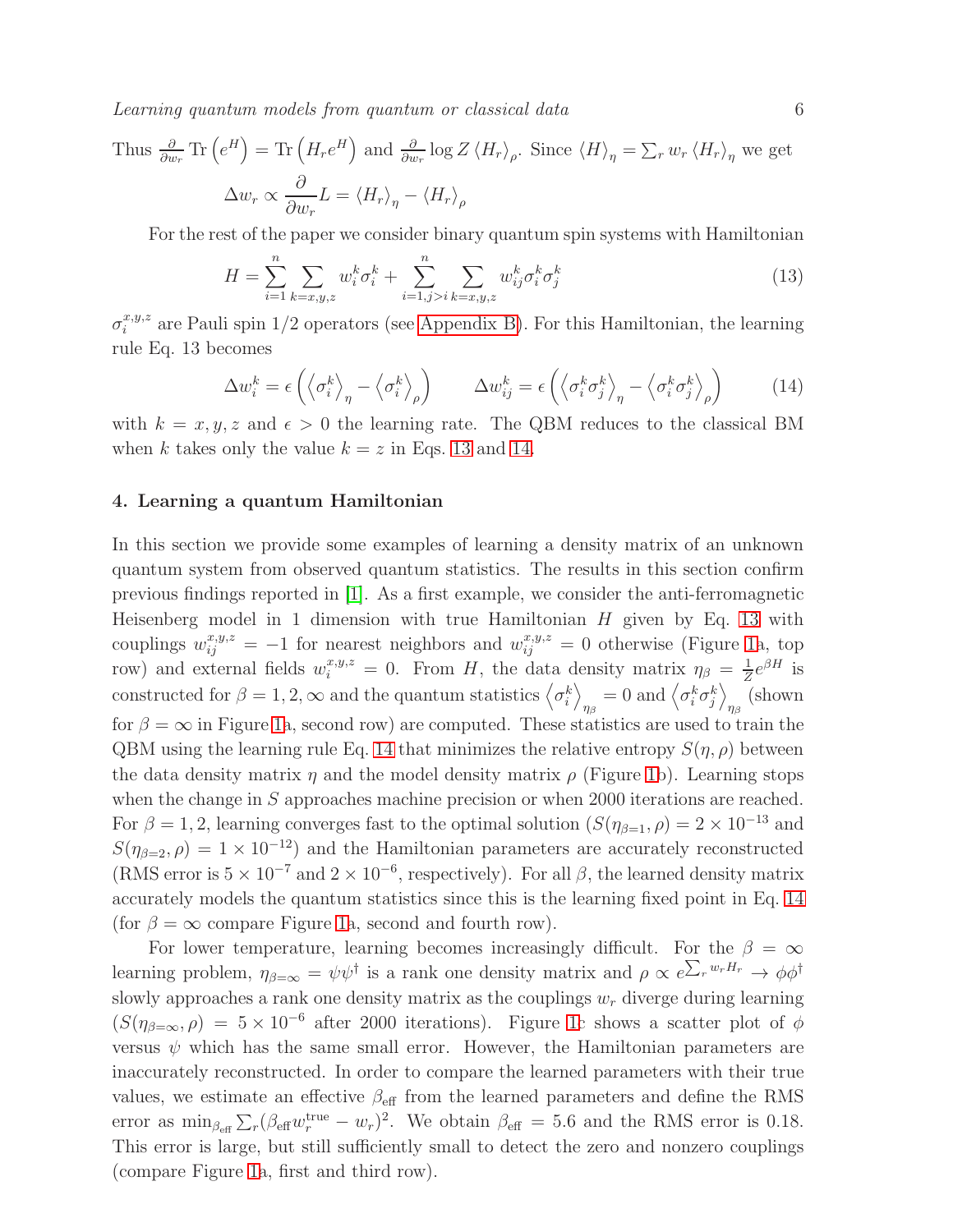

(a) Hamiltonian couplings and pair wise statistics.



(b) Relative entropy versus learning iteration.



(c) Ground state wave function  $\phi$  of the learned QBM and classical BM distribution.

<span id="page-6-0"></span>Figure 1. (Color online) Quantum learning of the one-dimensional anti ferromagnetic Heisenberg chain of  $n = 10$  spins with periodic boundary conditions. (a) Top row: The Hamiltonian Eq. [13](#page-5-1) has couplings  $w_{ij}^{x,y,z} = -1$  for nearest neighbors and  $w_{ij}^{x,y,z} = 0$  otherwise and external fields  $w_i^{x,y,z} = 0$ . Second row: The quantum statistics  $\langle \sigma_i^k \sigma_j^k \rangle_{\eta_\beta}$ ,  $k = x, y, z$  for  $\beta = \infty$ . Third row: The QBM couplings  $w_{ij}^{x,y,z}$ after converged learning from the  $\beta = \infty$  statistics. Fourth row: The QBM statistics  $\langle \sigma_i^k \sigma_j^k \rangle_\rho$ ,  $k = x, y, z$ . (b) Relative entropy  $S(\eta, \rho)$  versus learning iteration for  $\beta = 1$ (blue),  $\beta = 2$  (black) and  $\beta = \infty$  (red). (c) Scatter plot of the  $2^n$  components of the ground state wave function  $\phi(s)$  of the learned quantum Hamiltonian versus  $\sqrt{p_{bm}(s)}$  versus  $\psi(s)$  with  $p_{bm}$  the solution of the classical BM (blue). the components of the true ground state wave function  $\psi(s)$  (red). For comparison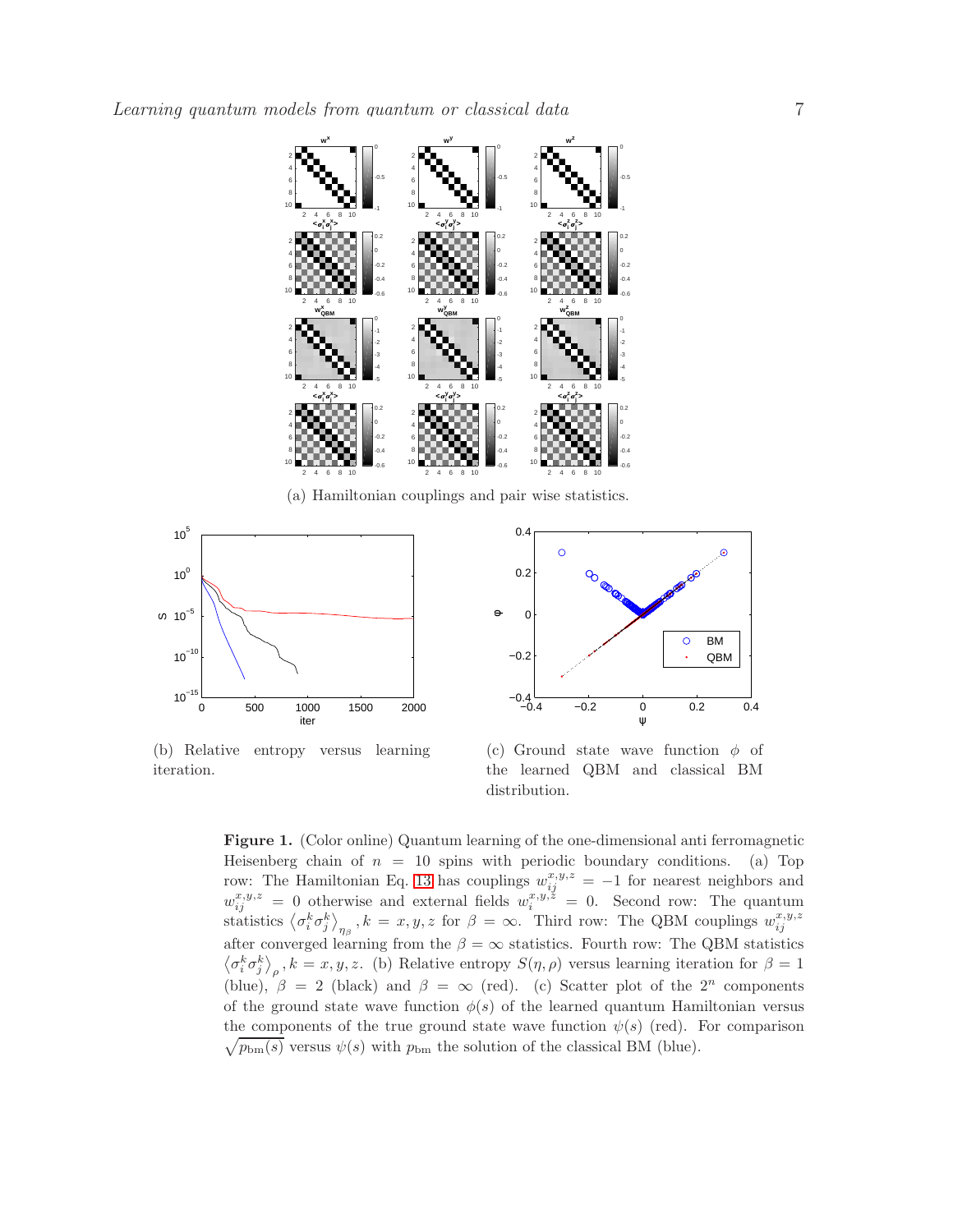

<span id="page-7-0"></span>Figure 2. (Color online) Quantum learning of fully connected quantum spin glass Hamiltonian of  $n = 10$  spins with random couplings. (a) Relative entropy  $S(\eta, \rho)$ versus learning iteration for  $\beta = 0.5$  (blue),  $\beta = 1$  (red),  $\beta = 3$  (magenta),  $\beta = 5$ (green) and  $\beta = \infty$  (black). (b) RMS error of the estimated Hamiltonian parameters  $w_i^{x,z}, w_{ij}^{x,y,z}$  versus learning iteration for these same  $\beta$  values.

We also train a classical BM on these same problems using the learning rule Eq. [7.](#page-3-3) The BM does not yield a good solution for any  $\beta$ :  $S(\eta_{\beta=1}, \rho_{bm}) = 3.08$ ,  $S(\eta_{\beta=2}, \rho_{bm}) =$  $3.73, S(\eta_{\beta=\infty}, \rho_{\text{bm}}) = 4.01$  with  $\rho_{\text{bm}} = \text{diag}(p_{\text{bm}})$  and  $p_{\text{bm}}$  the learned BM distribution. The BM correctly reproduces the classical statistics  $w_{ij}^z, w_i^z$  for which it is optimized, but not the quantum statistics. Surprisingly for  $\beta = \infty$ ,  $p_{bm}$  correctly reproduces the absolute values  $\sqrt{p_{bm}(s)} \approx |\psi(s)|$  for all states s, but of course not the correct signs (Figure [1c](#page-6-0)).

As a second example we repeat the above experiment for a fully connected quantum spin glass. The true Hamiltonian H (Eq. [13\)](#page-5-1) on  $n = 10$  spins has random couplings  $w_{ij}^k ~\sim ~ \mathcal{N}\left(0, \frac{1}{\sqrt{2}}\right)$ n and random external fields  $w_i^{x,z} \sim \mathcal{N}(0,1)$ , with  $\mathcal{N}(\mu,\sigma)$  is the Gaussian distribution with mean  $\mu$  and standard deviation  $\sigma$ . The results are shown in Figure [2](#page-7-0) and are qualitatively similar to the AFH model in Figure [1.](#page-6-0) For small  $\beta$ , learning converges fast to the optimal solution and convergence is slower for increasing  $\beta$ both in terms of S (Figure [2a](#page-7-0)) and the RMS error in the learned Hamiltonian parameters (Figure [2b](#page-7-0)). For  $\beta = \infty$ , convergence is very slow  $(S(\eta_{\beta=\infty}, \rho) = 2.1 \times 10^{-4}$  after 2000 iterations) and the RMS error in the learned Hamiltonian parameters is 0.0785  $(\beta_{est} = 6.4).$ 

Note, that all these problems have a solution  $\rho = \eta_\beta$  with  $S = 0$  for any  $\beta$ , but the QBM learning rule has increasing difficulty to find this solution for large  $\beta$ . The reason is the following. When  $\eta > 0$  (its eigenvalues are positive), then S is strictly convex in  $\rho$  and  $S = 0$  if and only if  $\rho = \eta$  (see [\[19\]](#page-20-9)). In this case there is a unique optimum and the parameters of the target Hamiltonian can be recovered exactly from the quantum statistics. Examples are the finite temperature quantum Hamiltonian systems discussed above. Instead, for  $\beta = \infty$ , the density matrix  $\eta_{\beta=\infty} = \psi \psi^{\dagger}$  is not positive (it has eigenvalues zero), S is not strictly convex [\[19\]](#page-20-9) and the reconstructed Hamiltonian is not unique. However, provided that the QBM model Hamiltonian contains all relevant interaction terms, the QBM can accurately reconstruct the density matrix from the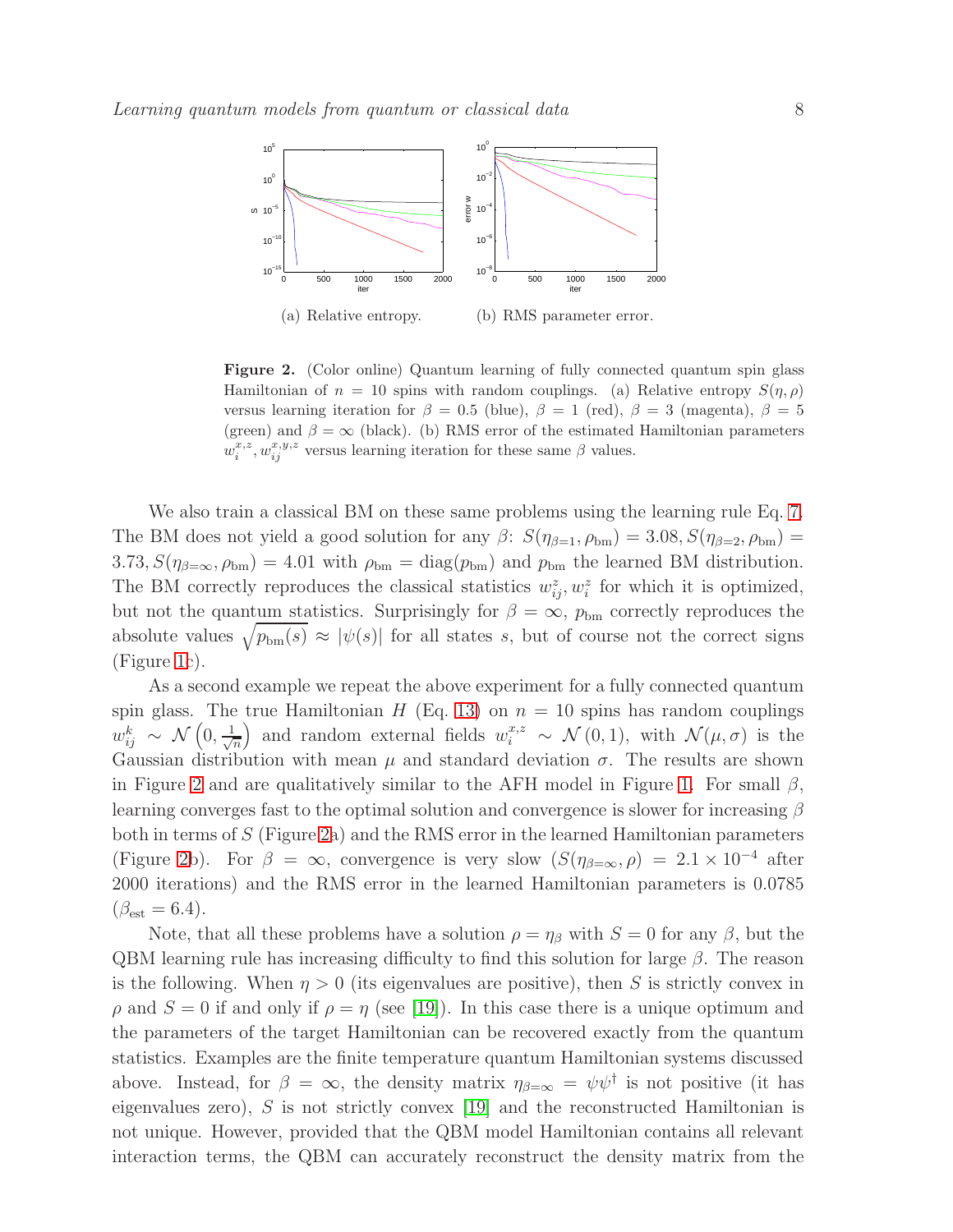observed statistics. Therefore it can also accurately represent any (non local) quantum feature of such system, such as entanglement.

Quantum state tomography as discussed in this section cannot be achieved by optimizing a classical likelihood. However, [\[20\]](#page-20-10) show that by using multiple bases representations of the wave function simultaneously, one can accurately reconstruct the ground state wave function using a maximum likelihood approach. They do not reconstruct the Hamiltonian.

It should be noted that the data statistics that are required for learning are prescribed by the model Hamiltonian that is assumed. Each term  $H_r$  in Eq. [11](#page-4-1) introduces a parameter  $w_r$  that requires statistics  $\langle H_r \rangle$  for learning. This has the advantage that the accuracy and complexity of the learning problem can be adjusted by changing the Hamiltonian. This is in contrast with [\[21,](#page-20-11) [22\]](#page-20-12) who present methods that can be used to reconstruct a pure state [\[21\]](#page-20-11) or mixed state [\[22\]](#page-20-12) without assuming a particular model (such as the exponential represention in terms of a Hamiltonian Eq. [11\)](#page-4-1). Such 'model free' approach clearly requires much more data for learning and does not reconstruct the Hamiltonian of the system.

#### <span id="page-8-0"></span>5. Quantum statistics in classical data

We can also apply the QBM to learn classical statistical learning problems. We first consider unsupervised learning. In this case, the data is represented as a classical distribution Eq. [1.](#page-2-1) We define a rank one density matrix

<span id="page-8-1"></span>
$$
\eta = |\psi\rangle\langle\psi| \qquad \psi(s) = \langle s|\psi\rangle = \sqrt{q(s)}e^{i\alpha(s)} \tag{15}
$$

which we refer to as the data state.  $\alpha(s)$  is an arbitrary s dependent phase. The definition Eq. [15](#page-8-1) implies classical and quantum statistics for the classical data distribution  $q$ . Note, that the expectation of an observable  $A$  is

<span id="page-8-2"></span>
$$
\langle A \rangle_{\eta} = \sum_{s,s'} A(s,s') \sqrt{q(s)q(s')} e^{i\alpha(s) - i\alpha(s')}
$$
\n(16)

For classical statistics,  $A(s, s') = A(s)\delta_{s, s'}$  is diagonal and  $\langle A \rangle_{\eta} = \sum_s A(s)q(s)$  is equal to the classical expectation value. When A is not diagonal,  $\langle A \rangle_{\eta}$  defines new 'quantum' statistics for  $q$ . Thus, the quantum statistics defined in Eq. [16](#page-8-2) generalize the classical statistics. Note, that the classical statistics are linear in  $q$  and the quantum statistics are quadratic in  $\sqrt{q}$ .

We propose the data state  $\eta$  as the target density matrix for the quantum likelihood Eq. [10.](#page-4-2) The optimal solution  $\rho$  is a density matrix that represents the quantum statistics in the classical data and has no equivalent in terms of a probability distribution. When  $\rho$  is diagonal,  $\rho(s, s') = p(s)\delta_{s, s'}$ , the quantum likelihood Eq. [10](#page-4-2) reduces to the classical likelihood Eq. [3.](#page-3-2) Thus, quantum learning is the generalization of classical learning to density matrices. It can find better solutions because the optimization is over a larger class of models. In addition, it learns from quantum statistics that have no classical analogue.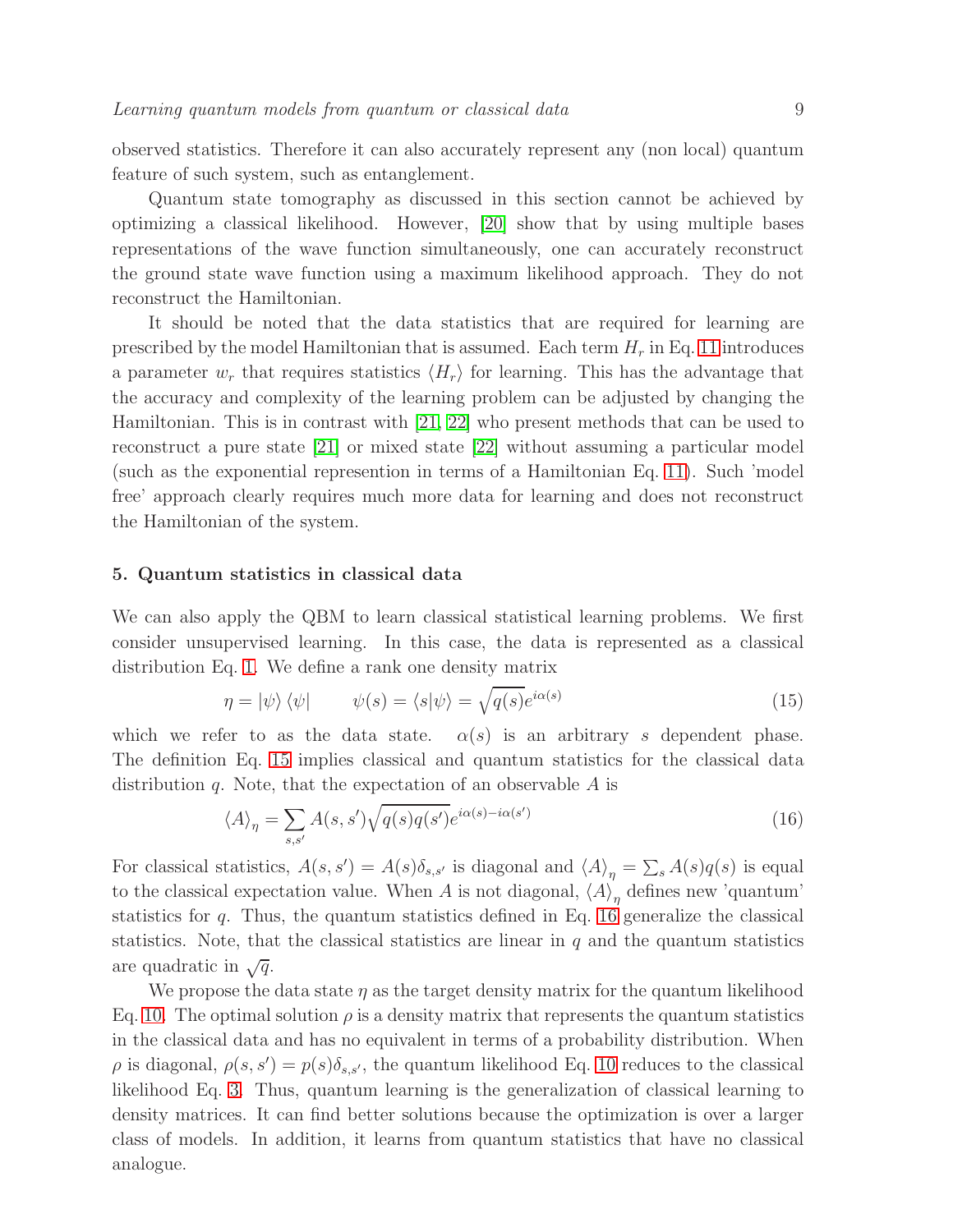The quantum likelihood depends on the phase  $\alpha(s)$  in Eq. [15](#page-8-1) which can take infinitely many values. Therefore, we need to define  $\alpha(s)$  in order to properly define the learning objective. However, we can absorb  $\alpha(s)$  in the model  $\rho$  in the following way. Denote  $\eta_0$  as the density matrix with  $\alpha(s) = 0$ . Then Eq. [15](#page-8-1) states that  $\eta = U \eta_0 U^{\dagger}$ with  $U(s', s) = \delta_{s,s'} e^{i\alpha(s)}$  a diagonal unitary matrix. Then

$$
L = \text{Tr}(\eta \log \rho) = \text{Tr}\left(\eta_0 \log(U^{\dagger} \rho U)\right)
$$

Thus, a non-zero  $\alpha(s)$  is equivalent to a change in model density matrix from  $\rho$  to  $U^{\dagger} \rho U$ . The phases  $\alpha$  can in principle be learned together with the other parameters that define  $\rho$ . The resulting learning rules are similar (but different) from Eq. [14](#page-5-2) and their evaluation is of similar computational complexity.

We will not consider this generalization here and choose  $\alpha(s) = 0$  for the numerical experiments in this section. We will leave the issue of optimizing  $\alpha$  as a topic for future research. The data statistics in the QBM learning rule Eq. [14](#page-5-2) are then

<span id="page-9-1"></span>
$$
\langle \sigma_i^x \rangle_{\eta} = \sum_s \sqrt{q(F_i s) q(s)} \qquad \langle \sigma_i^x \sigma_j^x \rangle_{\eta} = \sum_s \sqrt{q(F_i F_j s) q(s)} \n\langle \sigma_i^y \rangle_{\eta} = 0 \qquad \langle \sigma_i^y \sigma_j^y \rangle_{\eta} = -\sum_s s_i s_j \sqrt{q(F_i F_j s) q(s)} \qquad (17) \n\langle \sigma_i^z \rangle_{\eta} = \sum_s s_i q(s) \qquad \langle \sigma_i^z \sigma_j^z \rangle_{\eta} = \sum_s s_i s_j q(s)
$$

Since  $\eta$  is real symmetric, the expectation of complex Hermitian observables such as  $\langle \sigma_i^y$  $\binom{y}{i}_\eta$  are zero. In general, computation of these data statistics requires  $2^n$  operations. However, when  $q$  is given in terms of a data set of  $N$  patterns, as in Eq. [1,](#page-2-1) the classical statistics can be computed linear in  $N$ . For the quantum statistics we compute the set of uniquely occurring patterns  $\{s^a, a = 1, \ldots N_{\text{unique}}\}$  in the data set with  $N_{\text{unique}} \leq N$  and the number of times  $N(s^a) > 0$  that each of these patterns occurs. This computation requires  $\mathcal{O}(N \log N)$  operations. Subsequently, we can compute each quantum statistics quadratic in  $N_{\text{unique}}\$ 

The QBM can learn classical data problems problems significantly more accurate than the BM, for two reasons. The obvious reason is that the QBM has about 3 times as many parameters than the BM when both include first and second order interactions. Therefore, the QBM should fit the data always at least as good as the BM. However, this does not necessary generalize to new data. The second reason is that the QBM not only has more parameters, but these parameters are constrained by additional statistics (the quantum statistics). So the QBM sees more information about the distribution  $q$ than the BM. This also improves learning. We illustrate these ideas with the following two numerical examples.

The first data set was collected from preprocessed multi-electrode array recording from 160 salamander retinal ganglion cells responding to 297 repeats of a 19 s natural

<span id="page-9-0"></span>§ For instance, for the computation of  $\langle \sigma_i^x \rangle = \frac{1}{N} \sum_{a=1}^{N_{\text{unique}}} \sqrt{N(s^a)N(F_is^a)}$ . For each  $s^a$ , we compute  $N(F_is^a)$  by scanning the list of all nonzero  $N(s^a)$  for  $N(F_is^a)$ . This requires less than  $N_{\text{unique}}$  steps. Possibly, this computation can be accelerated.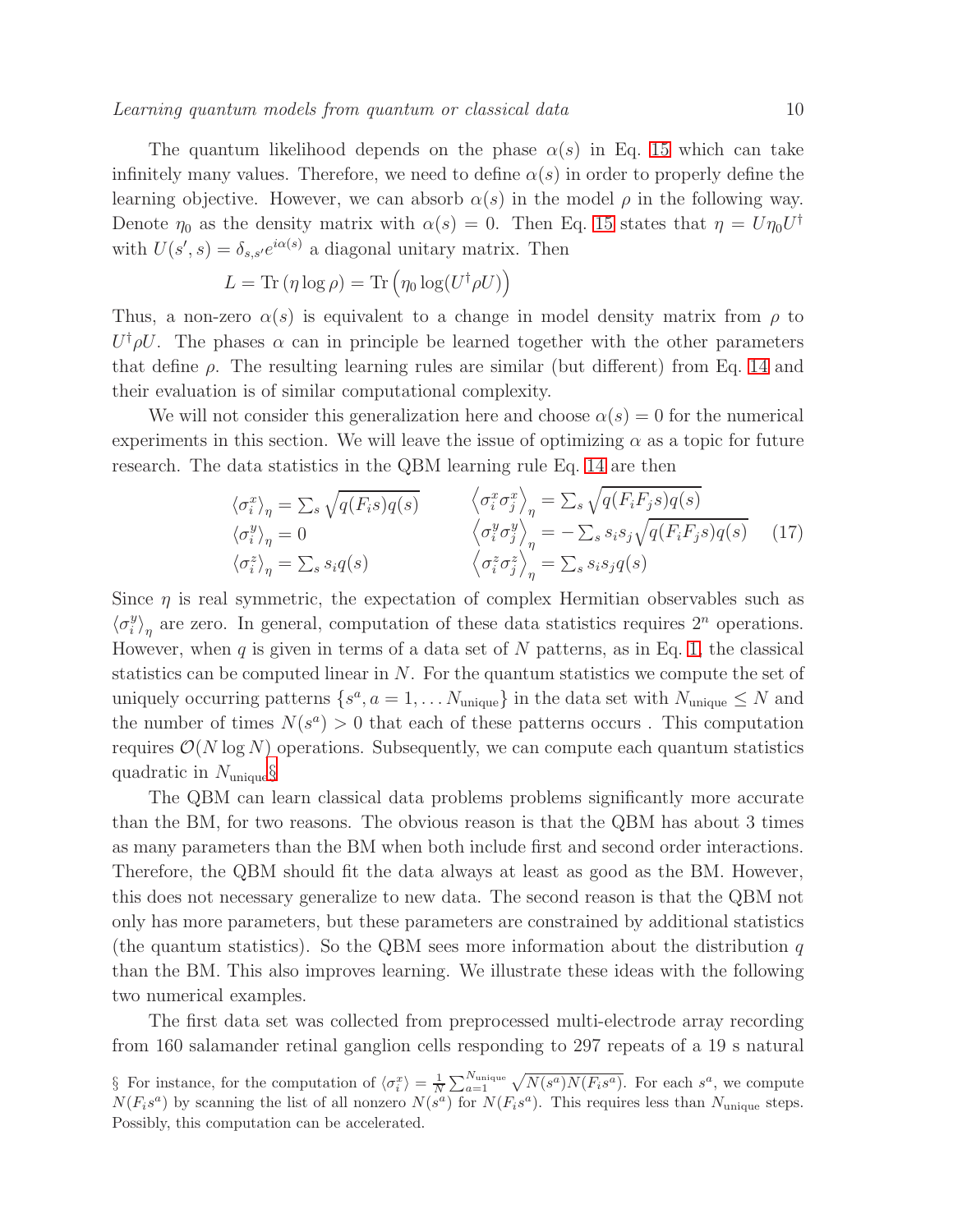movie  $[23]$ . See Figure [3\(a\)](#page-11-0) for data from one repeat. We selected the 5 neurons with highest average firing rates. We used data from 10 repeats to train the BM and the QBM. The QBM solution is significantly better than the BM solution  $(S(\eta, \rho_{bm}) = 1.79$  and  $S(\eta, \rho_{\text{dbm}}) = 1.06 \times 10^{-2}$  with  $\rho_{\text{bm}} = \text{diag}(p_{\text{bm}})$  and  $p_{\text{bm}}$  the learned BM distribution), indicating that the QBM represents the (diagonal and non diagonal) statistics of  $\eta$ better.

We can also assess how well the QBM and BM capture the classical statistics.  $\rho_{\text{qbm}}$ is close to rank one: its largest eigenvalue is 0.9987.  $\rho_{\text{qbm}}$  is thus well approximated by its rank one approximation:  $\rho_{\text{qbm}} \approx \psi \psi^{\dagger}$  with  $\psi$  the extreme eigenvector of  $\rho_{\text{qbm}}$ . From Eq. [15,](#page-8-1) this implies that  $\rho_{\text{qbm}}$  approximately represents the classical distribution  $p_{\text{qbm}}(s) = |\psi(s)|^2$ . The KL divergences are  $KL(q|p_{\text{bm}}) = 9.57 \times 10^{-3}$ and  $KL(q|p_{\text{qbm}}) = 4.65 \times 10^{-4}$ , which shows that the QBM also represents the classical statistics better than the BM. A scatter plot of  $p_{bm}$  and  $p_{qbm}$  versus the original data distribution q is shown in Figure [3\(b\).](#page-11-1) We tested the generalization performance of the BM and QBM solution on 28 test sets, each consisting of 10 repeats, by computing the KL divergences  $KL(q_i|p_{(q)bm})$  between the (Q)BM solution and these 28 empirical distributions  $q_i$ . A histogram of these KL divergences are shown in Figure [3\(c\).](#page-11-2) We also compute the relative entropies  $S(\eta_i|\rho_{(q)bm})$  with  $\eta_i$  the rank one density matrix from  $q_i$ and find  $S(\eta_i|\rho_{bm}) = 1.81 \pm 0.02$  and  $S(\eta_i|\rho_{qbm}) = 0.120 \pm 0.057$ . The conclusion is that the QBM solution is significantly more accurate than the BM, both in terms of classical and quantum statistics, and this accuracy generalizes to unseen data.

The second data set shows that the QBM can learn problems that cannot be learned by the classical BM. As an extreme example, we consider the parity problem on  $n$  spins. The data distribution is  $q(s) \propto q_0(s) \exp(\theta \sum_i s_i)$ , where  $q_0(s) = 1, 0$  when the parity of s, ie.  $\prod_i s_i$ , is even or odd, respectively and  $\theta$  biases the spins to a nonzero mean value. This problem cannot be learned by a classical BM, because it can only effectively model up to second order classical statistics and the parity problem requires knowledge of nth order classical statistics. The QBM can learn this problem perfectly. For  $\theta = 0$ , the optimal solution  $\rho_{\text{qbm}} = \frac{1}{2}$ 2  $(\psi_1 \psi_1^{\dagger} + \psi_2 \psi_2^{\dagger})$  is a rank two density matrix with  $\psi_{1,2}$ orthonormal vectors that are linear combinations of the even parity  $(\sqrt{q_0})$  and odd parity  $(\sqrt{1-q_0})$  solutions. The reason is that the data statistics  $\langle \ldots \rangle_{\eta}$  are identical for the even and odd parity problem. The  $\theta$  dependent term biases the solution to even  $(\theta > 0)$  or odd  $(\theta < 0)$  parity. For  $\theta = 1$  and  $n = 10$  the solution  $\rho_{\text{qbm}}$  is close to a rank one (largest eigenvalue is 0.9973) and  $S(\eta, \rho_{\text{qbm}}) = 4.69 \times 10^{-3}$ . The BM solution has  $S(\eta, \rho_{\text{bm}}) = 2.37$ . As above, we approximate  $\rho_{\text{qbm}} \approx \psi \psi^{\dagger}$  with  $\psi$  the extreme eigenvector of  $\rho_{\text{qbm}}$  and define  $p_{\text{qbm}}(s) = |\psi(s)|^2$ . The KL divergences are  $KL(q|p_{\text{bm}}) = 0.451$  and  $KL(q|p_{\text{qbm}}) = 1.31 \times 10^{-5}$ . In Figure [4](#page-11-3) we show that  $p_{\text{qbm}}$  correctly represents the biased parity problem while  $p_{bm}$  does not capture any structure in the data.

<span id="page-10-0"></span>k See [https://datarep.app.ist.ac.at/61/2/bint\\_fishmovie32\\_100.zip](https://datarep.app.ist.ac.at/61/2/bint_fishmovie32_100.zip) for further details and the data.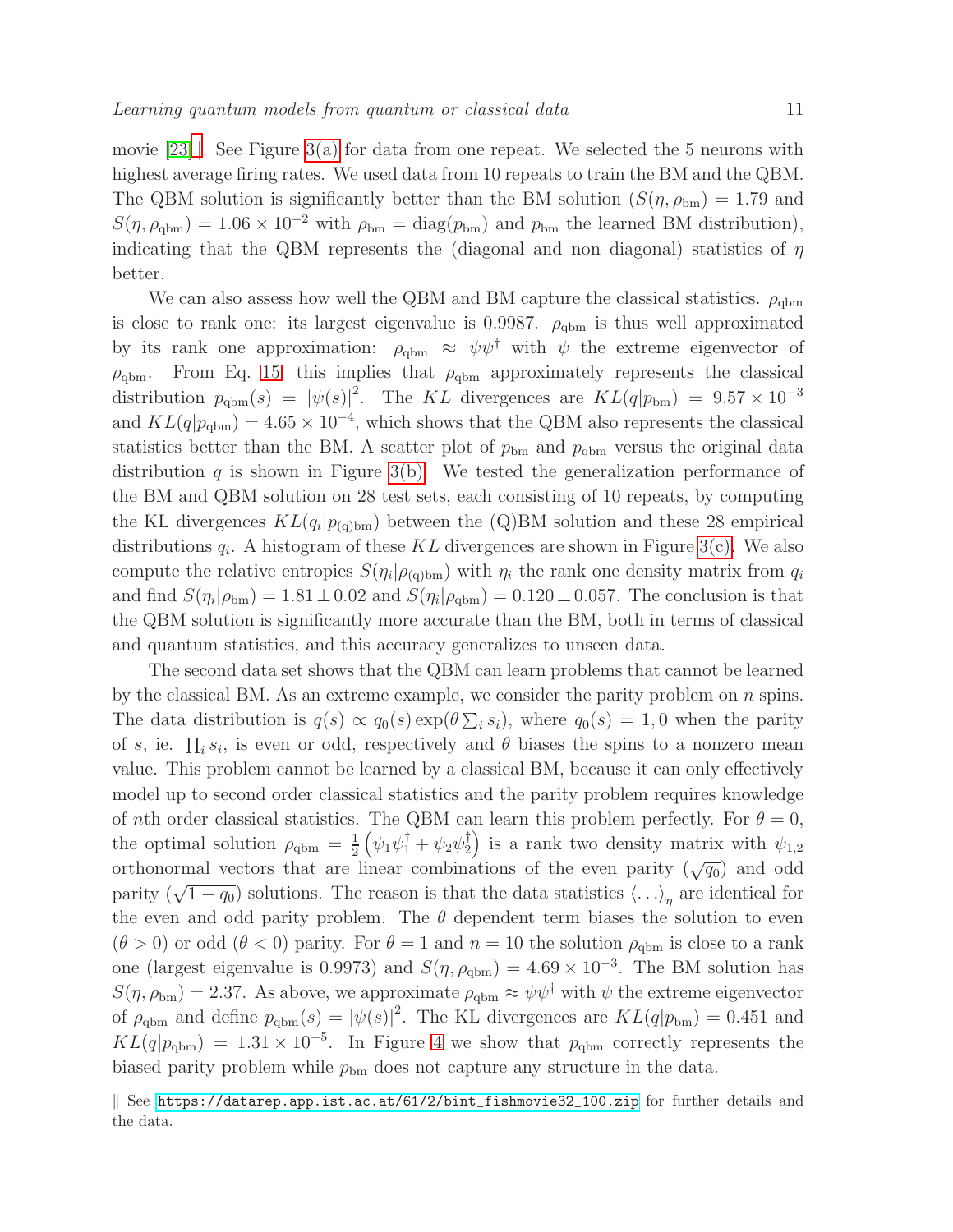<span id="page-11-0"></span>

(a) One repeat of neural activity of 160 salamander retinal ganglion cells.

<span id="page-11-1"></span>

<span id="page-11-2"></span>

(b)  $p_{bm}$  and  $p_{qbm}$  versus q. (c) Histogram of KL divergences of BM and QBM on 28 independent test sets.

Figure 3. (Color online). QBM and BM learning on neural spike data. Data consists of 297 repeats of 19 second simultaneous recordings of 160 neurons. Time is divided into 20 ms time bins. The data is binary and indicates whether a given cell elicited at least one spike in a given bin. One repeats is shown in (a). (b) Scatter plot of BM solution  $p_{bm}$  and rank one approximation  $p_{\text{dbm}}$  of QBM (see text) versus the training data distribution q. (c) Histogram of KL divergences of BM and QBM on 28 independent test sets. KL divergence on the training set is indicated by \*.



<span id="page-11-3"></span>Figure 4. (Color online). Scatter plot of  $p_{bm}(s)$  and  $p_{qbm}(s)$  versus the true probability  $q(s)$  for the biased parity problem  $(\theta = 1)$  on  $n = 10$  spins.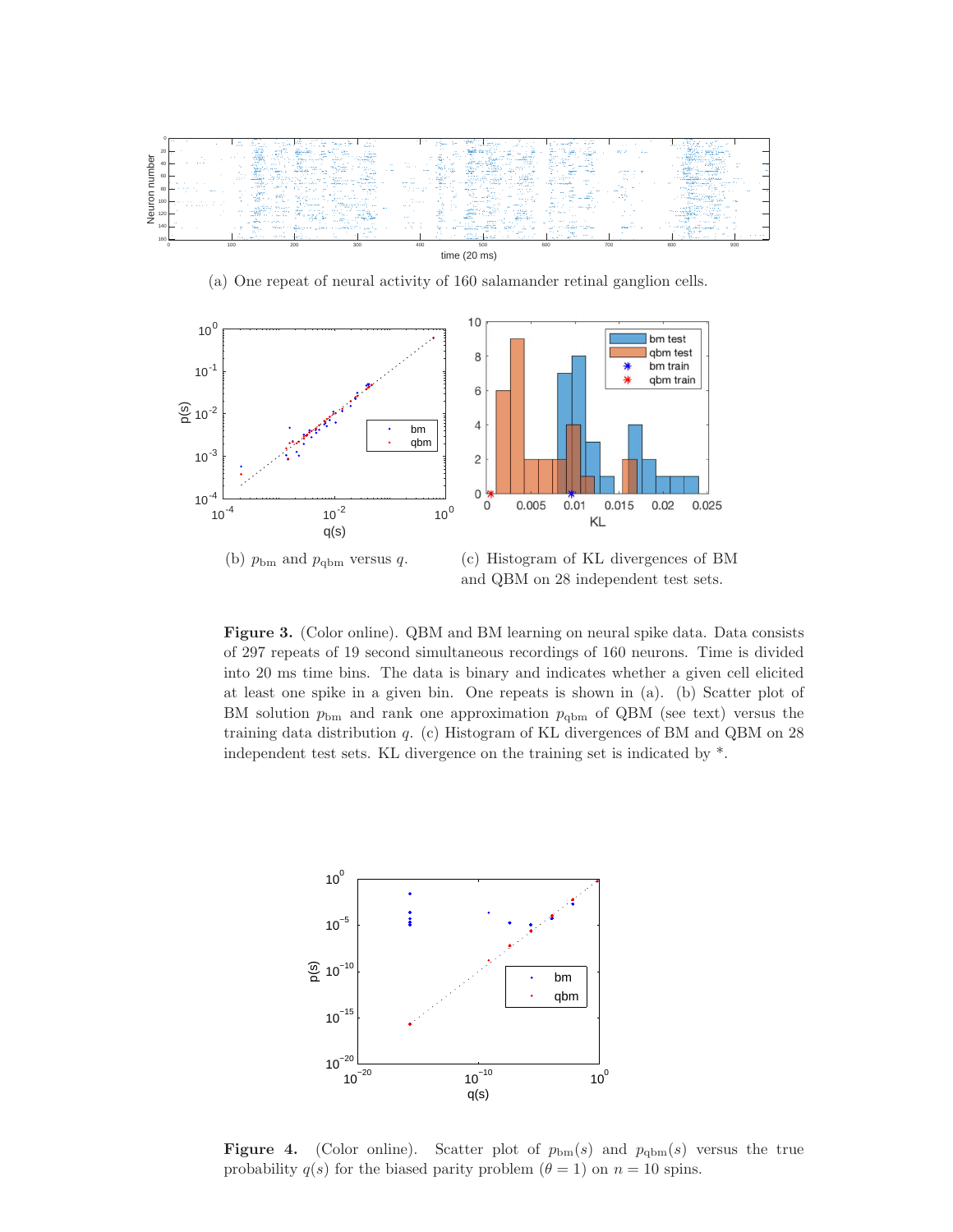## 5.1. Classification

We can use the QBM for binary classification. Suppose that input vectors are  $x = s_{1:n-1}$ and the class labels are  $y = s_n = \pm 1$ . Denote  $y = f(x)$  a deterministic mapping that maps each input pattern  $x$  onto a class label  $y$ . We define the data distribution as  $q(s) = q(x)q(y|x)$  with  $q(y|x) = \delta_{y,f(x)}$  to train the BM and QBM.

For the QBM we define the conditional (classical) probability of y given x as

$$
p_{\text{qbm}}(y|x) = \frac{|\psi(x,y)|^2}{\sum_{y} |\psi(x,y)|^2}
$$

with  $\psi$  the ground state wave function of the learned Hamiltonian.

Similarly, for the BM we define

$$
p_{\rm bm}(y|x) = \frac{p_{\rm bm}(x, y)}{\sum_{y} p_{\rm bm}(x, y)}
$$

Since the BM has pairwise interactions,  $p_{bm}(y|x)$  can be written as  $p_{bm}(y|x)$  =  $\sigma(y\sum_i w_i x_i)$  with  $\sigma(x)$  is a sigmoid function. Therefore, the BM yields a linear classifier, and can thus only correctly classify linearly separable problems. For the QBM this is not true and  $p_{qbm}(y|x)$  can also correctly classify nonlinear classification problems. For both models, we define the classifier by selecting the most likely class label:  $y(x) = \operatorname{argmax}_{y=\pm 1} p_{(q)\text{bm}}(y|x).$ 

To assess the quality of the QBM as a classifier we use  $n = 4$  and consider all  $2^{2^{n-1}} = 256$  binary functions on 3 inputs. We train the BM and QBM on all these problems with  $q(x) \propto \exp(\theta \sum_i x_i)$  with different values of  $\theta$ . The effect of  $\theta \neq 0$  is to give certain input patterns more weight than others during the training of the BM and QBM. The BM can correctly classify 104 of the 256 problems (these are the linearly separable problems) for a large range of  $\theta$  values (see Figure [5\)](#page-13-1). For  $\theta = 0$ , the QBM can correctly classify 160 of the 256 problems. For  $\theta$  in the range 0.1–0.8 the QBM can correctly classify at least 254 problems and for  $\theta \approx 0.6{\text -}0.7$ , the QBM can correctly classify all 256 problems. Details of the classifications for  $\theta = 0$  and  $\theta = 0.7$  are shown in table [C1.](#page-23-0)

To better understand the strong dependence of the QBM classification accuracy on θ we list in table [C1](#page-23-0) also the entropy of the eigenvalues of  $ρ<sub>qbm</sub>$  and the KL divergence between the ground state probability and q. We see that the effect of  $\theta > 0$  is that the harder problems become closer to a rank one solution and the ground state becomes closer to the target distribution  $q$ . Why this is the case is not clear and requires more investigation. There seems no principled way to choose  $\theta$  other than exploring a range of values, but one can clearly think of adaptive schemes such as boosting [\[24\]](#page-20-14). The

<span id="page-12-0"></span> $\P$  Alternatively, we could have defined a classifier based on the entire density matrix  $\rho$  as

$$
p(y|x) = \frac{\rho_{\text{qbm}}((x, y), (x, y))}{\sum_{y} \rho_{\text{qbm}}((x, y), (x, y))}
$$

However, numerically we found that using  $\rho_{\text{dbm}}$  rather than the ground state wave function does not improve classification. The reason may be that successful classification requires a solution  $\rho \approx \eta$ , which is rank one.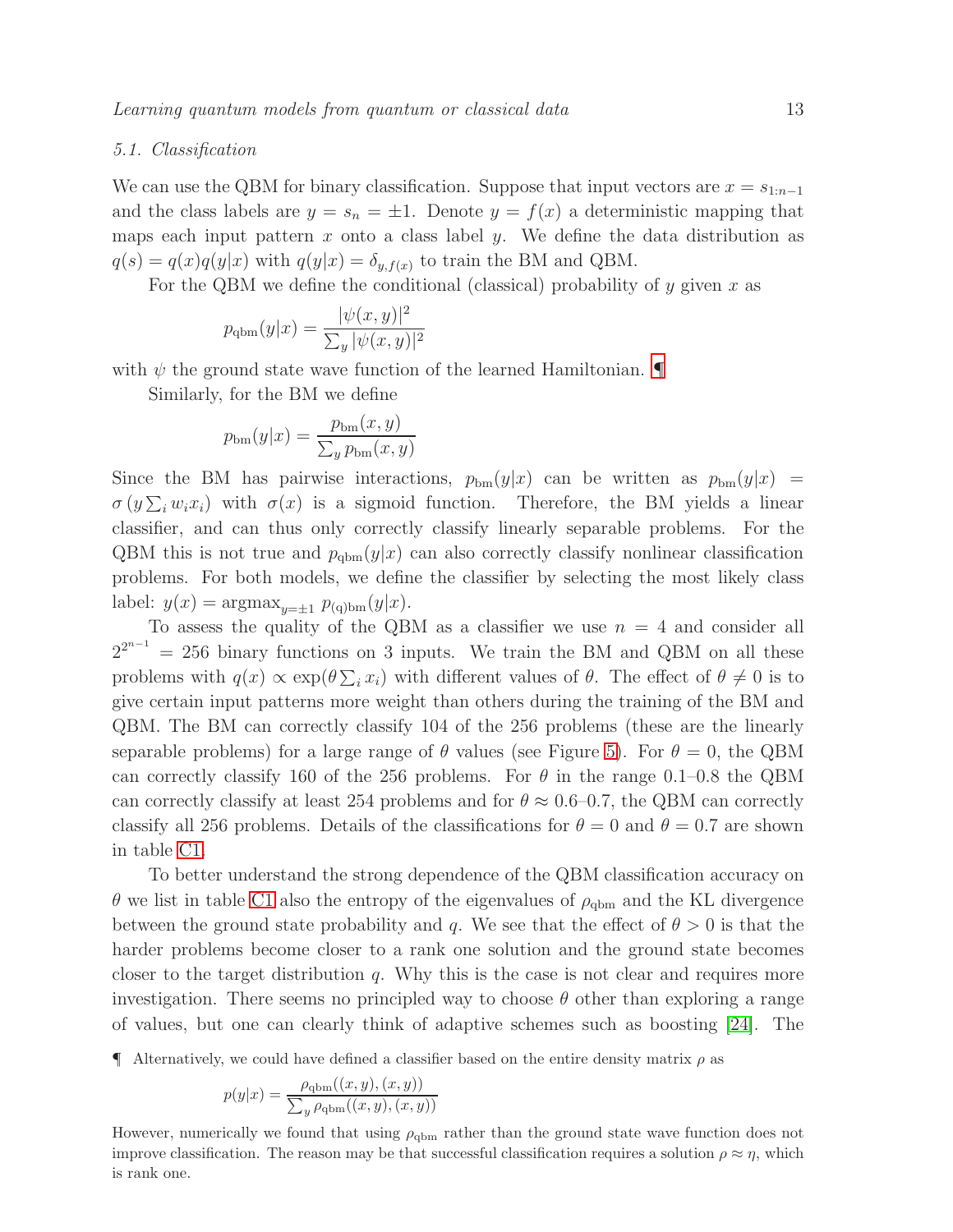

<span id="page-13-1"></span>Figure 5. Number of correctly classified problems for the BM and QBM as a function of  $\theta$ . For the BM, 104 problems are correctly classified for  $0 \le \theta \le 0.7$ . For the QBM, 254 or more problems are correctly classified for  $0.1 \le \theta \le 0.8$  and all 256 problems are correctly classified for  $\theta \approx 0.6{\text -}0.7$ .

important conclusion is that with a proper  $\theta$ , the QBM can correctly classify all 256 problems.

It is clear that the QBM cannot correctly classify all binary functions for larger problems, because the number of parameters of the QBM scales polynomial as  $\mathcal{O}(n^2)$ while the number of training samples that sets the number of constraints scales exponentially as  $2^{n-1}$ . Nevertheless, the present study suggests that the QBM with up to second order interaction can learn many non linearly separable problems than the BM and it is likely that this also holds for larger problems.

## <span id="page-13-0"></span>6. Entanglement in classical data

The data state Eq. [15](#page-8-1)  $\eta = |\psi\rangle \langle \psi|$  (with arbitrary phase  $\alpha(s)$ ) is a much more complex object than the classical probability distribution  $q$  from which it is derived. It displays full quantum features such as non locality and entanglement. In this section we explain what these quantum features mean for classical data.

 $\eta$  is a basis independent object that allows measurements in any basis. Measurement in the basis where  $\sigma_i^z$  is diagonal yields the classical measurement outcomes. For instance, measuring  $\sigma_i^z$  yields outcomes  $s_i = \pm 1$  and measuring  $\sigma_i^z \sigma_j^z$  yields outcomes  $s_i s_j = \pm 1$ . The measurement outcome  $s_i = \pm 1$  means that the quantum system is in the state  $|s_i = \pm 1\rangle$ . Repeated measurement yields statistics whose expected values, such as  $\langle \sigma_i^z \rangle_{\eta} = \langle s_i \rangle_{q}$  or  $\langle \sigma_i^z \sigma_j^z \rangle$  $\eta = \langle s_i s_j \rangle_q$  etc., are predicted by the joint probability distribution  $q(s_1, \ldots, s_n)$ .

But  $\eta$  also allows measurement in any other basis, for instance in the basis where  $\sigma_i^x$  is diagonal. The measurement  $\sigma_i^x$  yields outcomes  $t_i = \pm 1$  meaning that the quantum system is in the state  $|t_i = \pm 1\rangle = \frac{1}{\sqrt{n}}$  $\frac{1}{2}(|s_i = 1\rangle \pm |s_i = -1\rangle)$ , which is a superposition of two 'classical' states  $|s_i = \pm 1\rangle$ . Repeated measurement yields statistics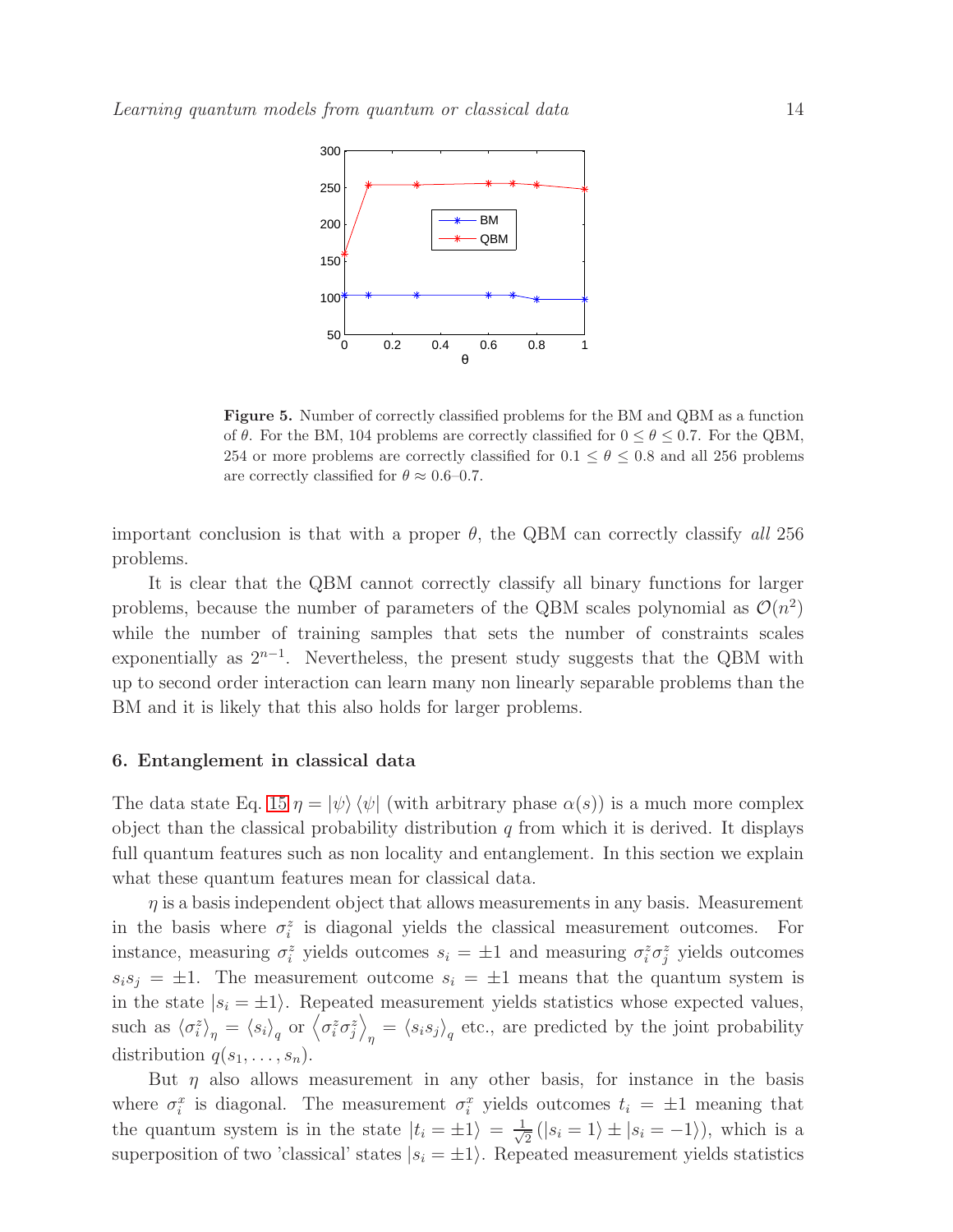whose expected values such as  $\langle \sigma_i^x \rangle_{\eta}$  are given by Eq. [17.](#page-9-1) Equivalently, one can define a probability distribution  $\tilde{q}$  in the new basis  $|t\rangle = |t_1, \ldots, t_n\rangle$  and  $\langle \sigma_i^x \rangle_{\eta} = \sum_{t_i} t_i \tilde{q}(t_i)$ . In general, measurements that are in an orthogonal basis  $|t\rangle = \sum_s U_{ts} |s\rangle$ , with U a unitary transformation are described by the classical distribution  $\tilde{q}(t) = |\langle t | \psi \rangle|^2$ (see [Appendix D\)](#page-22-0).

The difference between q and  $\eta$  is reflected in the difference between the classical mutual information  $I_c(q)$  and the quantum mutual information  $I(\eta)$  between two sub systems A and B (see [Appendix E\)](#page-23-1). For a pure state, such as the data state  $\eta$ , the total entropy is zero  $h(\eta) = 0$  and the entropies of the sub systems are equal:  $h(\eta_A) = h(\eta_B)$ (see [Appendix F\)](#page-25-0).  $+$  Thus, the quantum mutual information Eq. [E.3](#page-24-0) is

<span id="page-14-1"></span>
$$
I(\eta) = h(\eta_A) + h(\eta_B) - h(\eta) = 2h(\eta_A)
$$
\n(18)

For pure states, the quantum mutual information is equal to the entanglement [\[25\]](#page-20-15).

The quantum mutual information  $I(\eta)$  in the data state  $\eta$  is never less than the classical mutual information  $I_c(q)$  of the distribution q from which it is composed, ie.  $I_c(q) \leq I(\eta)$ . The proof is as follows. The diagonal of  $\eta$  is the classical distribution q. The operation that maps a density matrix to its diagonal, is known as the incoherence operator  $\Pi(\eta) = \eta^{\text{diag}} = q$ . The incoherence operator is a completely positive trace preserving (CPTP) operation. For any CPTP operation  $\Phi$  [\[26\]](#page-20-16)

<span id="page-14-2"></span>
$$
S(\Phi(\rho), \Phi(\sigma)) \le S(\rho, \sigma) \tag{19}
$$

Thus we establish the bound:

$$
I_c(q) = S(q, q_A q_B) = S(\Pi(\eta), \Pi(\eta_A) \Pi(\eta_B)) \leq S(\eta, \eta_A \eta_B) = I(\eta)
$$

which completes the proof.

In fact, we conjecture the stronger statement that  $I_c(q) \leq I(\eta)/2$  but we have not been able to prove this. We illustrate this with a numerical example. Consider three spins  $s_1, s_2, s_3$  and define sub system  $A = (s_1, s_2)$  and  $B = s_3$ . We generate random probability distributions q on these three spins and compute  $I_c(q)$  and  $I(\eta)$  using Eq. [15](#page-8-1) with random phases  $\alpha(s)$  (Figure [6\(a\)](#page-15-1) blue dots) as well as with  $\alpha(s) = 0$  (fig [6\(b\)](#page-15-2) blue dots). We observe that in all cases  $I_c(q) \leq I(\eta)/2$ . When the states of subsystem B are a deterministic function of the states of A we can show  $I_c(q) = I(\eta)/2$  (see [Appendix G](#page-25-1) for the proof and illustrated in Figure [6](#page-15-3) red dots).

One can write for a pure state that  $I(\eta) = C + Q$  with  $C = Q = I(\eta)/2$ [\[27,](#page-20-17) [25,](#page-20-15) [28\]](#page-20-18). C is called the (maximal) classical correlation (see [Appendix G\)](#page-25-1) and  $Q$  is called the quantum correlation. Measuring in an orthogonal basis in which the reduced density matrices of the two sub systems are diagonal defines a distribution  $\tilde{q}$  between measurement outcomes for which  $I_c(\tilde{q}) = C \geq I_c(q)$ . See [Appendix G](#page-25-1) for details. We illustrate this for  $\alpha(s) = 0$  with the distributions  $q_1$  and  $q_2$ , defined as

$$
q_1(s_2, s_3) = \begin{pmatrix} 0.0652 & 0 \\ 0 & 0.9348 \end{pmatrix}
$$
  $q_2(s_2, s_3) = \begin{pmatrix} 0.25 & 0.375 \\ 0.375 & 0 \end{pmatrix}$ 

<span id="page-14-0"></span><sup>+</sup> Note, that this identity holds independent of the sizes of sub systems A and B: A can be a single bit and *B* the rest of the universe.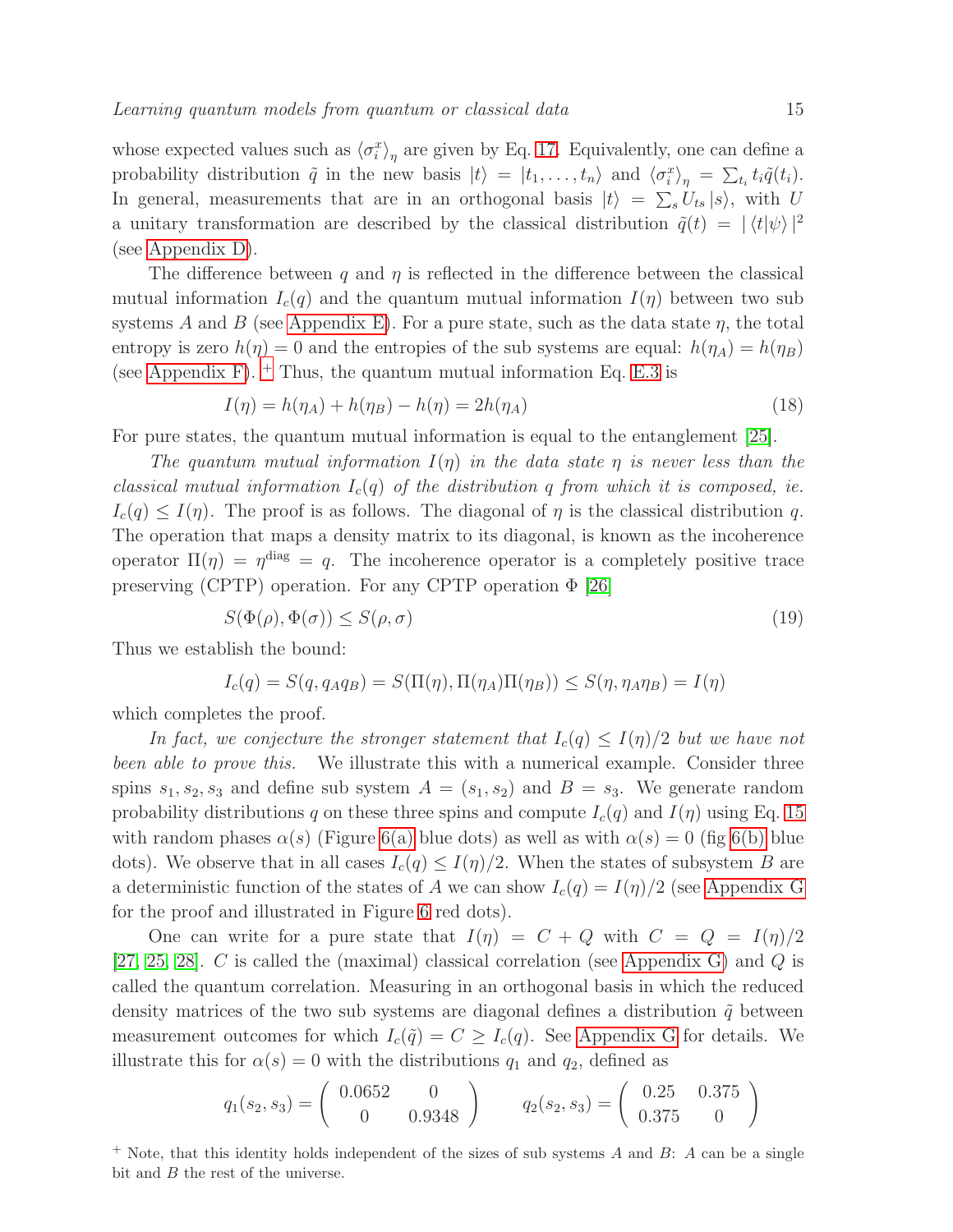<span id="page-15-1"></span>

<span id="page-15-3"></span><span id="page-15-2"></span>**Figure 6.** Scatter plot of  $C = I(\eta)/2$  versus  $I_c(q)$  between sub systems A and B for three binary variables  $A = (s_1, s_2)$  and  $B = s_3$  with random probability distribution  $q(s_1, s_2, s_3)$ . Blue: 1000 random distributions are generated, with each component  $q(s_1, s_2)$  generated independently from a Beta distribution with parameters  $\alpha = \beta = 0.1$ . Subsequently, q is normalized. Red: The same, but with a deterministic relation  $s_3 = s_2$ . (a)  $\eta$  is constructed with random phases  $\alpha(s)$ ; (b)  $\eta$  is constructed with phases  $\alpha(s) = 0$ .

independent of  $s<sub>1</sub>$ , that are chosen such that the classical mutual information between A and B is identical:  $I_c(q_1) = I_c(q_2)$ . In  $q_1$ ,  $s_B$  depends deterministically on  $s_A$ and  $I_c(q_1) = I(\eta_1)/2$  (\* in Figure [6\(b\)\)](#page-15-2). In  $q_2$ , the relation is not deterministic and  $I_c(q_2) < I(q_2)/2$  (*o* in Figure [6\)](#page-15-3). Measurement in the orthogonal basis defined by the Schmidt decomposition yields

$$
\tilde{q}_2(t_2, t_3) = \begin{pmatrix} 0.8307 & 0 \\ 0 & 0.1693 \end{pmatrix} \qquad U_A(t_2, s_2) = \begin{pmatrix} 0.83 & 0.5577 \\ 0.5577 & -0.83 \end{pmatrix}
$$

and  $U_B = U_A$  and  $I_c(\tilde{q}_2) = I(\eta_2)/2 > I_c(q_2)$ .

Fig. [6](#page-15-3) suggests that the quantum implementation of the classical distribution Eq. [15](#page-8-1) using non-zero phases  $\alpha(s)$  can be superior than using  $\alpha(s) = 0$  because for the same classical mutual information  $I_c(q)$  it yields larger quantum mutual information  $I(\eta)$ . Therefore, an optimized orthogonal measurement can yield more classical mutual information  $I_c(\tilde{q}) = I(\eta)/2$  for properly chosen non-zero  $\alpha(s)$  than for  $\alpha(s) = 0$ .

#### <span id="page-15-0"></span>6.1. Non orthogonal measurement and the Bell inequality

The statistics of local orthogonal quantum measurements are described by a classical joint probability model  $\tilde{q}$  and the mutual information is restricted to  $I_c(\tilde{q}) \leq C = I(\eta)/2$ . The implication is that the remaining quantum information Q resides in non-local features of the state  $\eta$  [\[25\]](#page-20-15). This relates to the fact that the statistics of non-orthogonal measurements violate the Bell inequality, meaning that they cannot be described by a classical probability model involving local variables. Instead such measurement statistics require a description in terms of non-local variables (see [Appendix H\)](#page-26-0).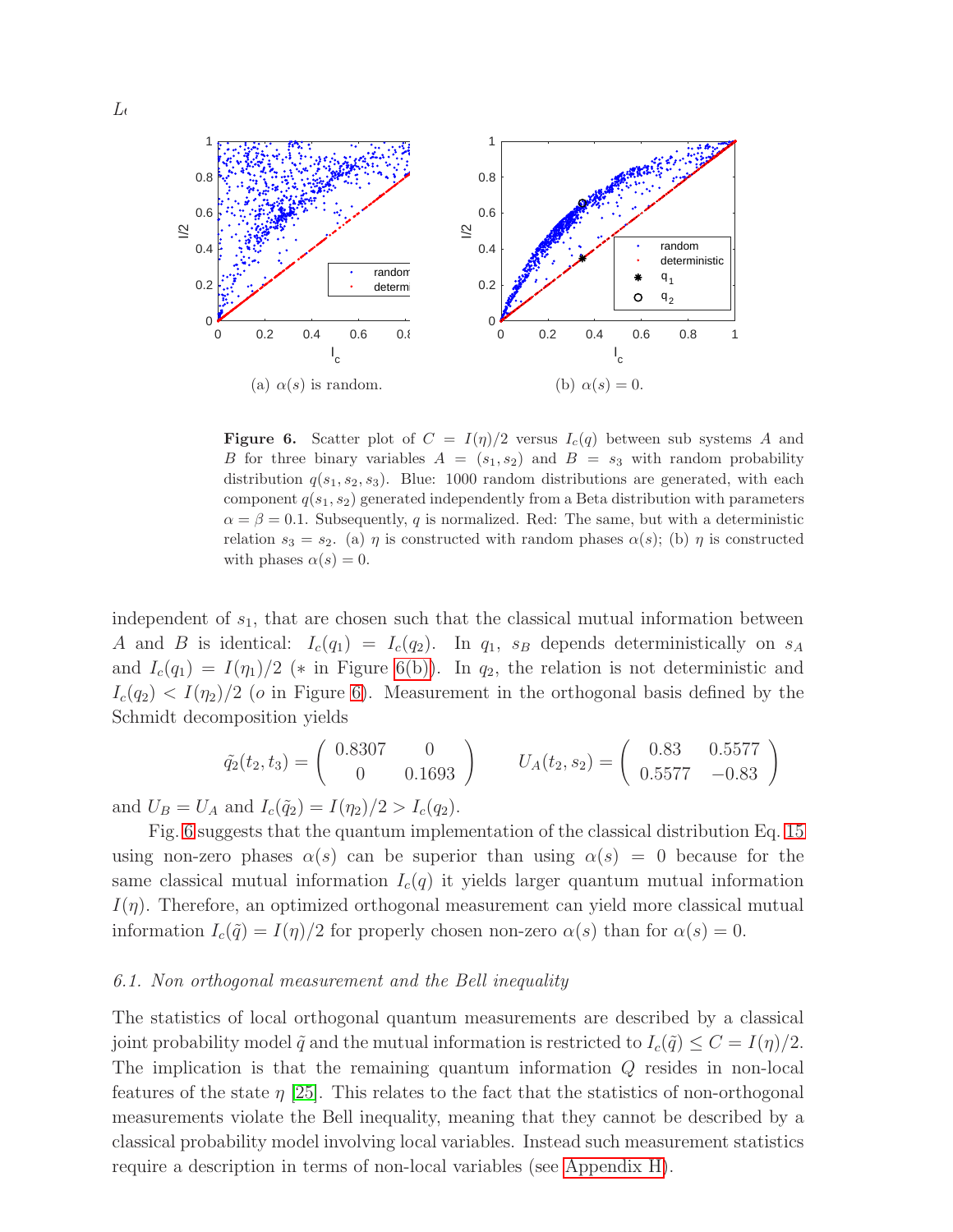We illustrate the excess quantum information Q and the violation of the Bell inequality for the simplest possible example of two fully correlated binary variables  $s = (s_1, s_2)$  with joint probability distribution

<span id="page-16-1"></span>
$$
q(s_1, s_2) = \frac{1}{2} \begin{pmatrix} 1 & 0 \\ 0 & 1 \end{pmatrix} \qquad \psi(s_1, s_2) = \frac{1}{\sqrt{2}} \begin{pmatrix} e^{i\alpha_1} & 0 \\ 0 & e^{i\alpha_2} \end{pmatrix}
$$
 (20)

where  $\psi(s)$  is given by Eq. [15.](#page-8-1)

Note, that the classical mutual information between the two bits is  $I_c(q) = 1$  and the quantum mutual information is  $I(\eta) = 2$  (Eq. [18\)](#page-14-1). Half of the quantum mutual information  $C = I(\eta)/2 = I_c(q)$  is the classical correlation. The other half Q is the quantum correlation. [\[27\]](#page-20-17) provides an intuitive explanation of this mysterious extra bit of information using the argument of bit erasure. Assume  $\alpha_1 = \alpha_2 = 0$ . Suppose that Alice has access to spin 1 and Bob has access to spin 2. Alice can apply to her spin one of two unitary transformations 1 or  $\sigma^z$  with equal probability. It is easy to show that this operation transforms  $\eta = |\psi\rangle \langle \psi|$  to a diagonal density matrix  $\eta' = \text{diag}(q)$ . The mutual information  $I(\eta') = 1$  since the bits are fully correlated in the classical sense. Thus, by erasing one bit, which is forgetting the information which unitary Alice has applied, one bit of mutual information is lost. Alice can apply to her spin again one of two unitary transformations 1 or  $\sigma^x$  with equal probability. This operation either flips or not flips her spin. The final state  $\eta'' = \eta_1 \otimes \eta_2$  is independent and the mutual information  $I(\eta'') = 0$ . Thus, the explanation why  $I(\eta) = 2$  is that it takes the erasure of two bits of information to remove the mutual information between A and B.

We now show how  $\eta$  violates the Bell inequality. We consider 4 measurements  $M_{ij} = A_i \otimes B_j, i, j = 1, 2$ 

$$
A_1 = \sigma_1^z, \qquad A_2 = \sigma_1^x \sin \theta + \sigma_1^z \cos \theta
$$
  

$$
B_1 = \sigma_2^z \qquad B_2 = \sigma_2^x \sin \phi + \sigma_2^z \cos \phi
$$

Denote the measurement outcomes as  $m_{ij} = (a_{ij}, b_{ij}), i, j = 1, 2$  with  $a_{ij}, b_{ij} = \pm 1$ . The locality assumption states that for instance, the outcome of measurement  $A_1$  does not depend on whether it is combined with the measurement  $B_1$  or  $B_2$ . In other words,  $m_{ij} = (a_i, b_j)$ . This implies that the measurement outcomes can be described by a probability distribution  $p(a_1, b_1, a_2, b_2)$  on 4 binary variables.

Note, that in the state  $|\psi\rangle$  the measurement outcomes  $a_1 = b_1$  are fully correlated. Thus, we can discard  $b_1$  since it adds no additional information. Since the measurement outcomes  $a_1, a_2, b_2 = \pm 1$  they trivially satisfy  $a_1a_2 + a_1b_2 - a_2b_2 \leq 1$  as well as any of the permutations of  $a_1, a_2, b_2$  [\[29\]](#page-20-19). Let us assume that there exist a classical probability distribution  $p(a_1, a_2, b_2)$  that describes the outcome statistics. Taking the expectation with respect to  $p$  we obtain the Bell inequality

<span id="page-16-0"></span>
$$
B = |\langle a_1 a_2 \rangle - \langle a_1 b_2 \rangle| + \langle a_2 b_2 \rangle - 1 \le 0
$$
\n(21)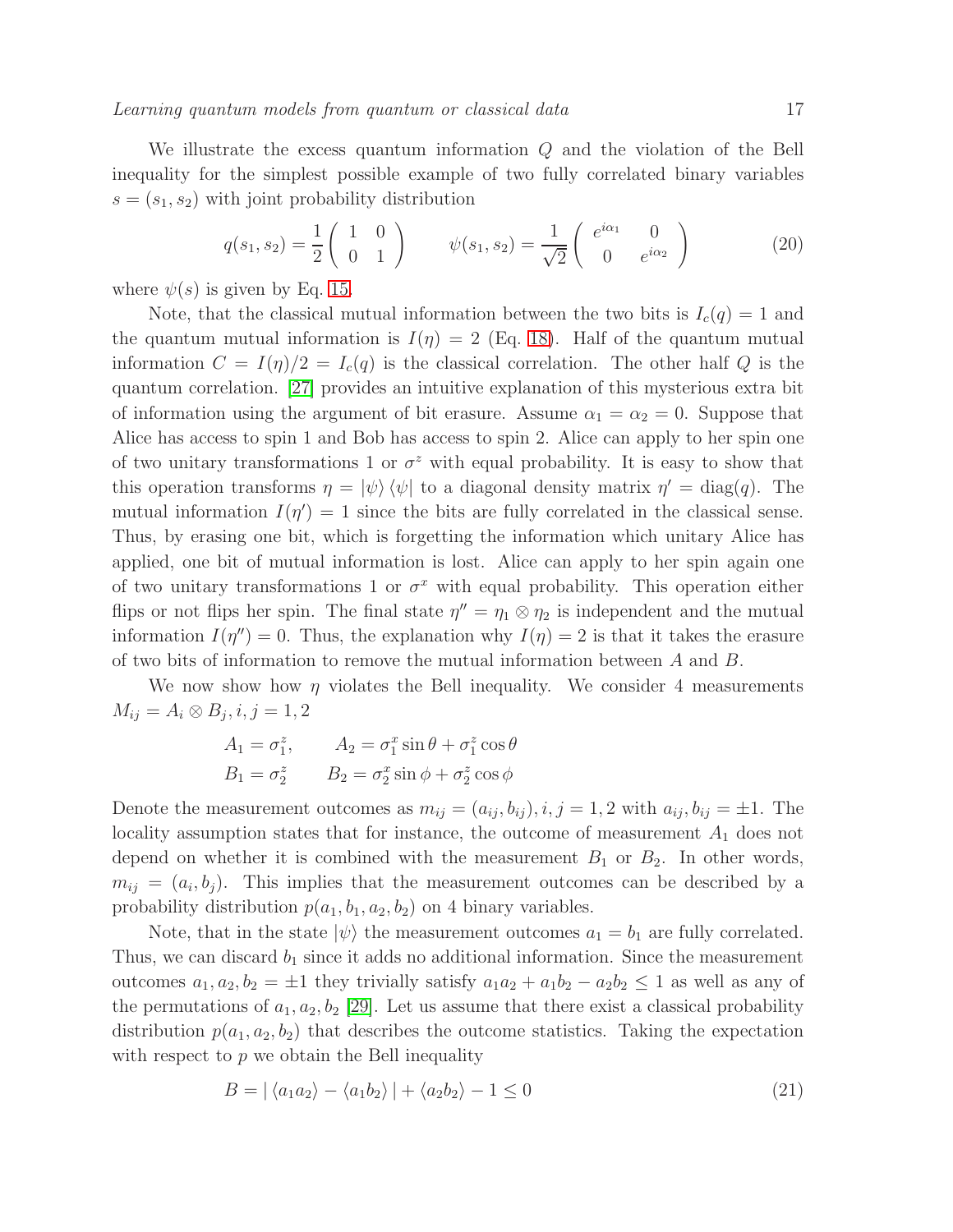

<span id="page-17-1"></span>Figure 7. Violation of the Bell inequality Eq. [21](#page-16-0) in classical data. The quantum state is built from classical data of two fully correlated binary variables Eq. [20.](#page-16-1) The figure shows  $B(\theta, \phi)$  (Eq. [21\)](#page-16-0) as a function of  $\theta, \phi$ . These measurements maximally violate the locality assumption for  $(\theta, \phi) = \left(\frac{\pi}{3}, \frac{2\pi}{3}\right)$  indicated by \*.

We compute the quantum statistics in the state  $\psi$ :  $*$ 

$$
\langle a_1 a_2 \rangle = \sum_{s_1's_2', s_1, s_2} \psi^*(s_1', s_2') \frac{1}{2} (A_1 A_2 + A_2 A_1)_{s_1', s_1} \psi(s_1, s_2) = \cos \theta
$$
  

$$
\langle a_1 b_2 \rangle = \sum_{s_1's_2', s_1, s_2} \psi^*(s_1', s_2') (A_1)_{s_1', s_1} (B_2)_{s_2', s_2} \psi(s_1, s_2) = \cos \phi
$$
  

$$
\langle a_2 b_2 \rangle = \sum_{s_1's_2', s_1, s_2} \psi^*(s_1', s_2') (A_2)_{s_1', s_1} (B_2)_{s_2', s_2} \psi(s_1, s_2)
$$
  

$$
= \cos(\theta) \cos(\phi) + \sin(\theta) \sin(\phi) \cos(\alpha_1 - \alpha_2)
$$

Substituting these correlations in Eq. [21,](#page-16-0) we observe that  $B$  is maximized when  $\alpha_1 - \alpha_2 = 0, \pi$  and  $\max_{\theta, \phi, \alpha_1 - \alpha_2} B = \frac{1}{2}$  which violates the Bell inequality.  $\theta, \phi$  can take multiple values as is illustrated for  $\alpha_1 - \alpha_2 = 0$  in Figure [7](#page-17-1) where we plot B as a function of  $\theta$ ,  $\phi$ . Note, that these measurements are non-orthogonal. This example demonstrates that the statistics of non-orthogonal measurements cannot be described by a probability distribution of local outcomes.

This seems to contradict the fact that  $\eta$  is built from a classical distribution q that has only local variables. However, there is no contradiction because the Bell condition assumes that the quantum correlations are linear in the classical distribuion  $p(a_1, a_2, b_2)$ , while in fact they are quadratic in  $\sqrt{q}$  (Eqs. [16](#page-8-2) and [17\)](#page-9-1).

#### 7. Discussion

In this paper, we have addressed the problem how to represent a classical data distribution in a quantum system. The proposed method is to learn quantum

<span id="page-17-0"></span><sup>\*</sup> Note, that  $A_1$  and  $A_2$  do not commute and  $A_1A_2$  is not Hermitian. Therefore the quantum expectation  $\langle A_1 A_2 \rangle$  is not real while the classical correlation  $\langle a_1 a_2 \rangle$  are real. We therefore identify the classical correlations with the correlations of the Hermitian operator  $\frac{1}{2}(A_1A_2 + A_2A_1)$ .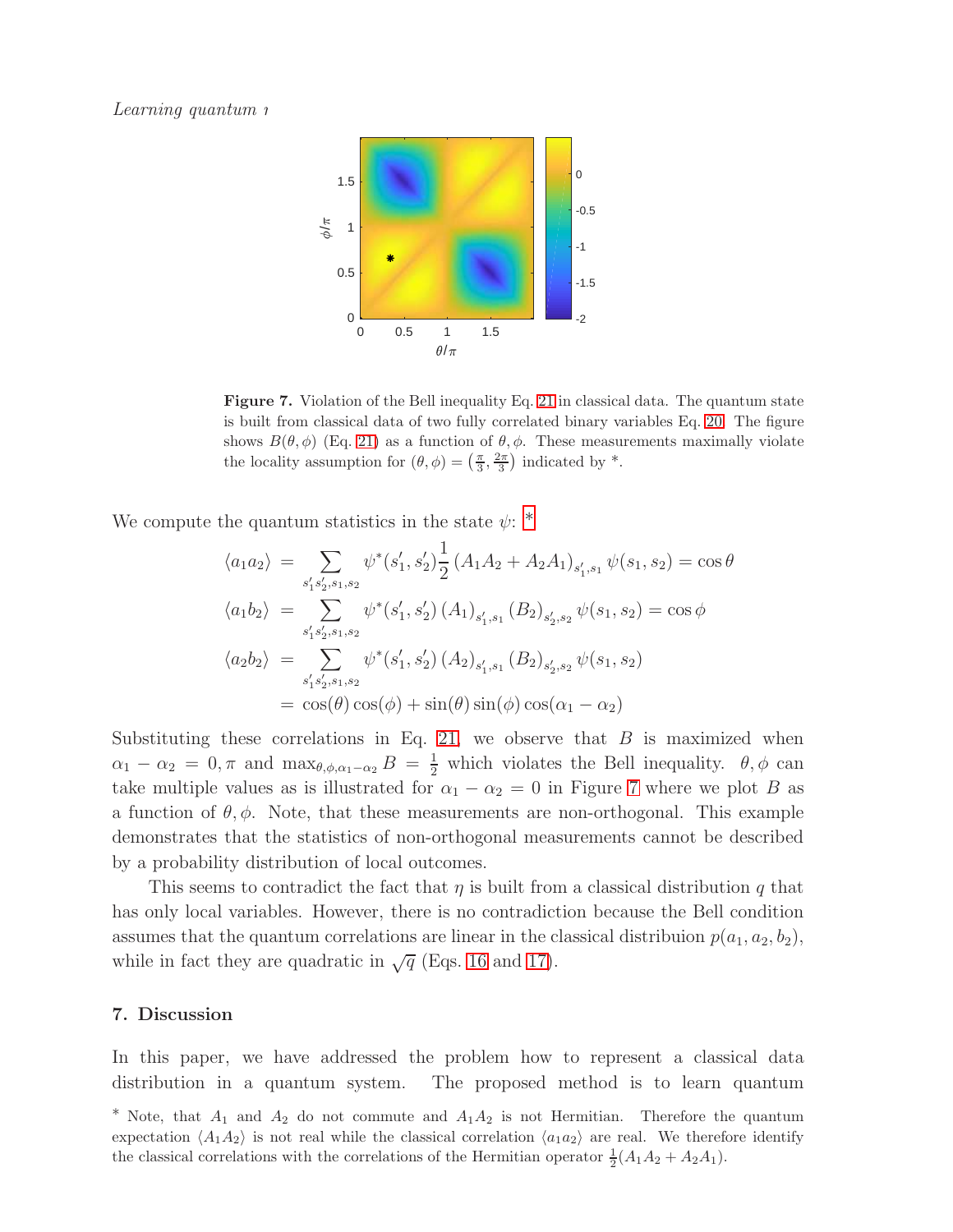Hamiltonian that is such that its ground state approximates the given classical distribution. The essential new ingredient is to represent a classical distribution as a rank one density matrix such that  $\text{diag}(\eta) = q$ . In particular, we proposed Eq. [15.](#page-8-1)

This choice is not unique. First of all, one needs to specify the unitary transformation  $U(\alpha) = \text{diag}(e^{i\alpha})$  in Eq. [15.](#page-8-1) In our numerical experiments in section [5](#page-8-0) we have assumed  $\alpha = 0$ . The choice of  $\alpha$  affects the learning and raises the question how to best choose the phases  $\alpha$ . Part of the answer is to observe that  $U(\alpha)$  can be equivalently considered part of a model  $U^{\dagger} \rho U$ . Since for an arbitrary data set there is no principled choice of  $\rho$ , one can extend this reasoning to (a parametrized model) for U. U and  $\rho$  can then be jointly optimized to maximize L. The results on entanglement in Figure [6](#page-15-3) suggest that choosing  $\alpha(s)$  non-zero may result in a quantum state that has more entanglement than when  $\alpha(s) = 0$ . The issue of the choice of  $\alpha(s)$  has not been further explored and is left for future research.

Secondly, a further generalization is to define  $\eta = \mu \eta^* + (1 - \mu) \text{diag}(q)$  with  $0 \leq \mu \leq 1$  and  $\eta^*$  the rank one density matrix Eq. [15.](#page-8-1) Note that when  $q(s) > 0$ for all s and  $\mu \neq 1$ ,  $\eta$  is a positive matrix while  $\eta^*$  is not (it has eigenvalues 0). Thus choosing  $\eta$  as a learning target with  $\mu \neq 1$  in the quantum likelihood Eq. [10](#page-4-2) instead of  $\eta^*$  may improve convergence speed since  $S(\eta, \rho)$  is strictly convex while  $S(\eta^*, \rho)$  is not [\[19\]](#page-20-9). On the other hand, an advantage of the choice  $\eta^*$ , instead of  $\eta$  is that it maximizes the entanglement and quantum mutual information:  $I(\eta^*) \geq I(\eta)$  for all  $\mu$  and any sub division A, B. This follows from Eq. [19](#page-14-2) and the fact that the mapping  $\Phi : \eta^* \to \eta$  is a CPTP operation and  $\Phi(\eta_A \otimes \eta_B) = \Phi(\eta_A) \otimes \Phi(\eta_B)$ . Thus, the gain in quantum mutual information is largest for  $\mu = 1$ . The set of density matrices  $\eta$  that have diagonal q is much larger than what we have considered in this paper and other choices may be considered.

When transforming a probability distribution to a density matrix by Eq. [15,](#page-8-1) the mutual information between subsets of variables increases because  $I(\eta) \geq 2I_c(q)$ .  $C =$  $I(\eta)/2$  is the so-called (maximal) classical correlations and the extra mutual information  $I(\eta)/2-I_c(q)$  is accessible by optimizing the orthogonal measurement basis. Its outcome statistics are described by a classical probability distribution on local variables. When implementing this idea in a quantum device, these extra correlations can in principle be used to improve performance in machine learning or other applications.

The remaining quantum mutual information  $Q = I(\eta)/2$  is 'non local' and cannot be accessed by local orthogonal measurements. This part of the mutual information is the true quantum entanglement. The non-locality is manifested in the violation of the Bell inequality and occurs even for classical distributions  $q$  that contain deterministic relations, such as two fully correlated classical spins or the parity problem that we considered in Figure [4.](#page-11-3) It is an open and interesting question whether these non-local features can be used in a quantum device for the type of learning problems that we considered here.

For large simulations, learning the QBM is intractable. In each learning iteration one must compute statistics  $\langle H_r \rangle_\rho$  for the current estimated density matrix  $\rho$ . In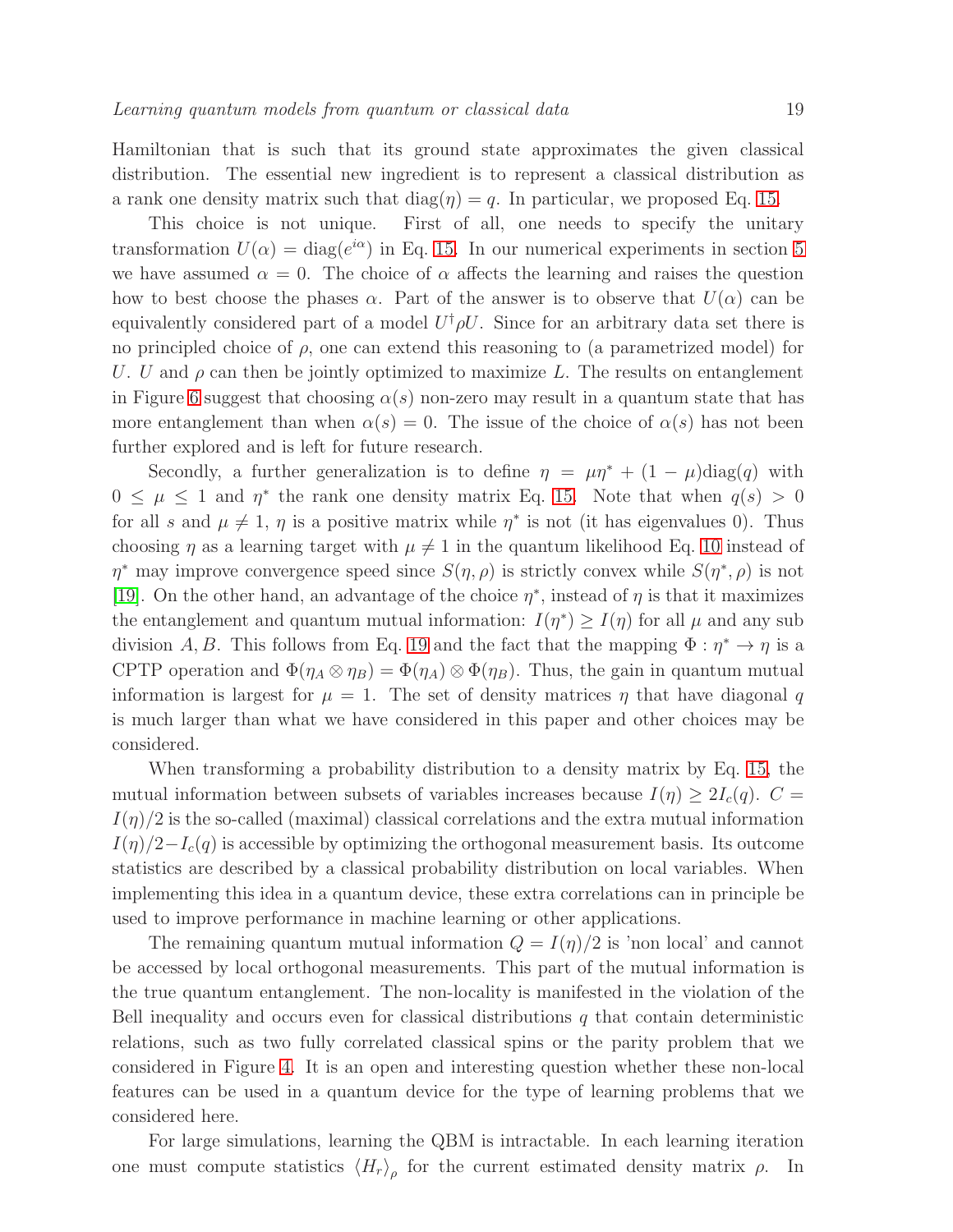principle, it requires  $\mathcal{O}(2^{2n})$  operations and memory to compute the entire density matrix. To generate the results of Figure [1](#page-6-0) we effectively made use of a low rank approximation using  $L = 6$  extreme eigenvectors and a sparse representation, requiring  $\mathcal{O}(L2^n)$  computation. Clearly, this is still exponential in the number variables and does not scale to large problem instances.

As in classical BM learning, one can apply various approximate inference methods to estimate  $\langle H_r \rangle_\rho$ . One promising approach is to approximate  $\langle H_r \rangle_\rho$  by its ground state statistics. This can be done by computing in each learning iteration an approximation to the ground state wave function by making a variational Anzats and minimize the Raleigh quotient for the current instance of the Hamiltonian [\[30,](#page-20-20) [31\]](#page-20-21). In particular, [\[10\]](#page-20-0) use a (classical) restricted Boltzmann machine as the variational Anzats for the wave function that shows great potential. This approach is currently under investigation.

Alternatively, one can imagine that the computation of the quantum statistics can be done on physical quantum hardware. This would give a hybrid quantumclassical computing scheme [\[32\]](#page-20-22), where the learning iterations are executed on a classical computer and the computation of  $\langle H_r \rangle_\rho$  for the current Hamiltonian (or its ground state approximation) would be done on the quantum device. Initial encouraging results were obtained to implement the approximate quantum learning rule [\[2\]](#page-19-1) using quantum annealing on a D-Wave computer [\[33\]](#page-20-23). See also [\[34\]](#page-21-2). An obvious next step is to use the quantum learning rules proposed here to improve these results.

#### 7.1. Acknowledgments

We like to thank the anonymous reviewers for useful comments on the earlier version of this manuscript. This research was funded in part by ONR Grant N00014-17-1-2569.

- <span id="page-19-1"></span><span id="page-19-0"></span>[1] Mária Kieferová and Nathan Wiebe. Tomography and generative training with quantum boltzmann machines. *Physical Review A*, 96(6):062327, 2017.
- <span id="page-19-2"></span>[2] Mohammad H Amin, Evgeny Andriyash, Jason Rolfe, Bohdan Kulchytskyy, and Roger Melko. Quantum boltzmann machine. *Physical Review X*, 8(2):021050, 2018.
- <span id="page-19-3"></span>[3] Yann LeCun, Yoshua Bengio, and Geoffrey Hinton. Deep learning. *Nature*, 521(7553):436–444, 2015.
- [4] Volodymyr Mnih, Koray Kavukcuoglu, David Silver, Andrei A Rusu, Joel Veness, Marc G Bellemare, Alex Graves, Martin Riedmiller, Andreas K Fidjeland, Georg Ostrovski, et al. Human-level control through deep reinforcement learning. *Nature*, 518(7540):529–533, 2015.
- <span id="page-19-4"></span>[5] David Silver, Aja Huang, Chris J Maddison, Arthur Guez, Laurent Sifre, George van den Driessche, Julian Schrittwieser, Ioannis Antonoglou, Veda Panneershelvam, Marc Lanctot, et al. Mastering the game of go with deep neural networks and tree search. *Nature*, 529(7587):484–489, 2016.
- <span id="page-19-5"></span>[6] Tadashi Kadowaki and Hidetoshi Nishimori. Quantum annealing in the transverse ising model. *Physical Review E*, 58(5):5355, 1998.
- <span id="page-19-6"></span>[7] Bettina Heim, Troels F Rønnow, Sergei V Isakov, and Matthias Troyer. Quantum versus classical annealing of ising spin glasses. *Science*, 348(6231):215–217, 2015.
- <span id="page-19-7"></span>[8] Steven H Adachi and Maxwell P Henderson. Application of quantum annealing to training of deep neural networks. *arXiv preprint arXiv:1510.06356*, 2015.
- <span id="page-19-8"></span>[9] Marcello Benedetti, John Realpe-G´omez, Rupak Biswas, and Alejandro Perdomo-Ortiz.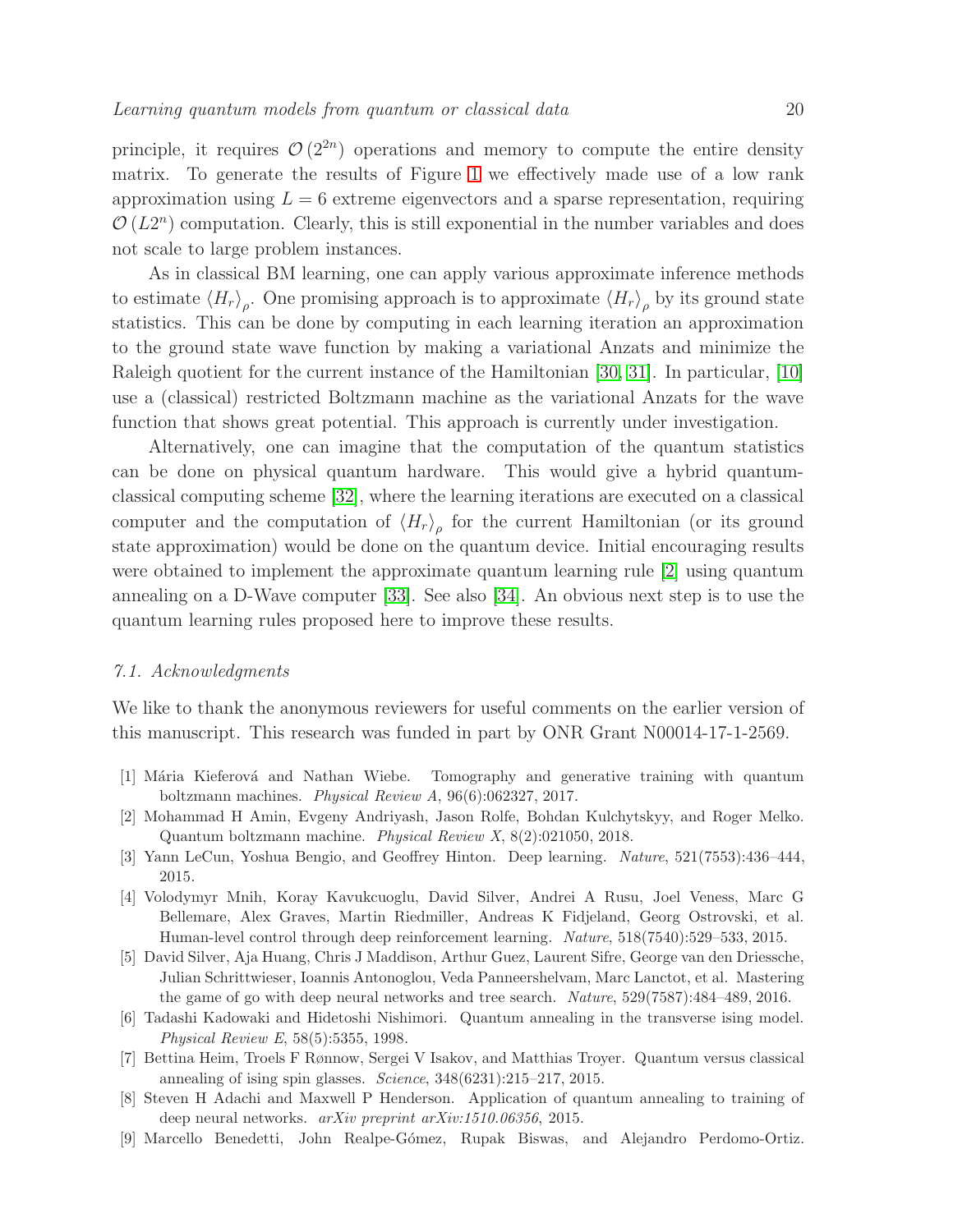Estimation of effective temperatures in quantum annealers for sampling applications: A case study with possible applications in deep learning. *Physical Review A*, 94(2):022308, 2016.

- <span id="page-20-1"></span><span id="page-20-0"></span>[10] Giuseppe Carleo and Matthias Troyer. Solving the quantum many-body problem with artificial neural networks. *Science*, 355(6325):602–606, 2017.
- <span id="page-20-2"></span>[11] Juan Carrasquilla and Roger G Melko. Machine learning phases of matter. *Nature Physics*, 13(5):431, 2017.
- <span id="page-20-3"></span>[12] Jacob Biamonte, Peter Wittek, Nicola Pancotti, Patrick Rebentrost, Nathan Wiebe, and Seth Lloyd. Quantum machine learning. *Nature*, 549(7671):195, 2017.
- <span id="page-20-4"></span>[13] Nicolas J Cerf and Chris Adami. Negative entropy and information in quantum mechanics. *Physical Review Letters*, 79(26):5194, 1997.
- <span id="page-20-5"></span>[14] Nicolas J Cerf and Christoph Adami. Quantum extension of conditional probability. *Physical Review A*, 60(2):893, 1999.
- <span id="page-20-6"></span>[15] Ruediger Schack, Todd A Brun, and Carlton M Caves. Quantum bayes rule. *Physical Review A*, 64(1):014305, 2001.
- <span id="page-20-7"></span>[16] Nathan Wiebe and Leonard Wossnig. Generative training of quantum boltzmann machines with hidden units. *arXiv preprint arXiv:1905.09902*, 2019.
- <span id="page-20-8"></span>[17] RC Wiersema and HJ Kappen. Implementing perceptron models with qubits. *Physical Review A*, 2019. In press, arXiv:1905.06728.
- <span id="page-20-9"></span>[18] D. Ackley, G. Hinton, and T. Sejnowski. A learning algorithm for Boltzmann Machines. *Cognitive Science*, 9:147–169, 1985.
- <span id="page-20-10"></span>[19] Eric Carlen. *Trace inequalities and quantum entropy: an introductory course*, volume 522, pages 73–140. American Mathematical Society, 2010.
- [20] Giacomo Torlai, Guglielmo Mazzola, Juan Carrasquilla, Matthias Troyer, Roger Melko, and Giuseppe Carleo. Many-body quantum state tomography with neural networks. *arXiv preprint arXiv:1703.05334*, 2017.
- <span id="page-20-12"></span><span id="page-20-11"></span>[21] Christopher Ferrie. Self-guided quantum tomography. *Physical review letters*, 113(19):190404, 2014.
- <span id="page-20-13"></span>[22] Christopher Granade, Christopher Ferrie, and Steven T Flammia. Practical adaptive quantum tomography. *New Journal of Physics*, 19(11):113017, 2017.
- [23] Gašper Tkačik, Olivier Marre, Dario Amodei, Elad Schneidman, William Bialek, and Michael J Berry II. Searching for collective behavior in a large network of sensory neurons. *PLoS computational biology*, 10(1):e1003408, 2014.
- <span id="page-20-14"></span>[24] Yoav Freund and Robert E Schapire. A decision-theoretic generalization of on-line learning and an application to boosting. *Journal of computer and system sciences*, 55(1):119–139, 1997.
- <span id="page-20-15"></span>[25] J Maziero, L C<sub>-</sub> Celeri, RM Serra, and V Vedral. Classical and quantum correlations under decoherence. *Physical Review A*, 80(4):044102, 2009.
- <span id="page-20-16"></span>[26] Göran Lindblad. Completely positive maps and entropy inequalities. *Communications in Mathematical Physics*, 40(2):147–151, 1975.
- <span id="page-20-17"></span>[27] Berry Groisman, Sandu Popescu, and Andreas Winter. Quantum, classical, and total amount of correlations in a quantum state. *Physical Review A*, 72(3):032317, 2005.
- <span id="page-20-18"></span>[28] Vlatko Vedral. Foundations of quantum discord. In *Lectures on General Quantum Correlations and their Applications*, pages 3–7. Springer, 2017.
- <span id="page-20-20"></span><span id="page-20-19"></span>[29] N. J. Cerf and C. Adami. Entropic bell inequalities. *Physical Review A*, 55(5):3371, 1997.
- <span id="page-20-21"></span>[30] William Lauchlin McMillan. Ground state of liquid he 4. *Physical Review*, 138(2A):A442, 1965.
- [31] J Carlson, Stefano Gandolfi, Francesco Pederiva, Steven C Pieper, Rocco Schiavilla, KE Schmidt, and Robert B Wiringa. Quantum monte carlo methods for nuclear physics. *Reviews of Modern Physics*, 87(3):1067, 2015.
- <span id="page-20-23"></span><span id="page-20-22"></span>[32] John Preskill. Quantum computing in the nisq era and beyond. *Quantum*, 2:79, 2018.
- [33] Dmytro Korenkevych, Yanbo Xue, Zhengbing Bian, Fabian Chudak, William G Macready, Jason Rolfe, and Evgeny Andriyash. Benchmarking quantum hardware for training of fully visible boltzmann machines. *arXiv preprint arXiv:1611.04528*, 2016.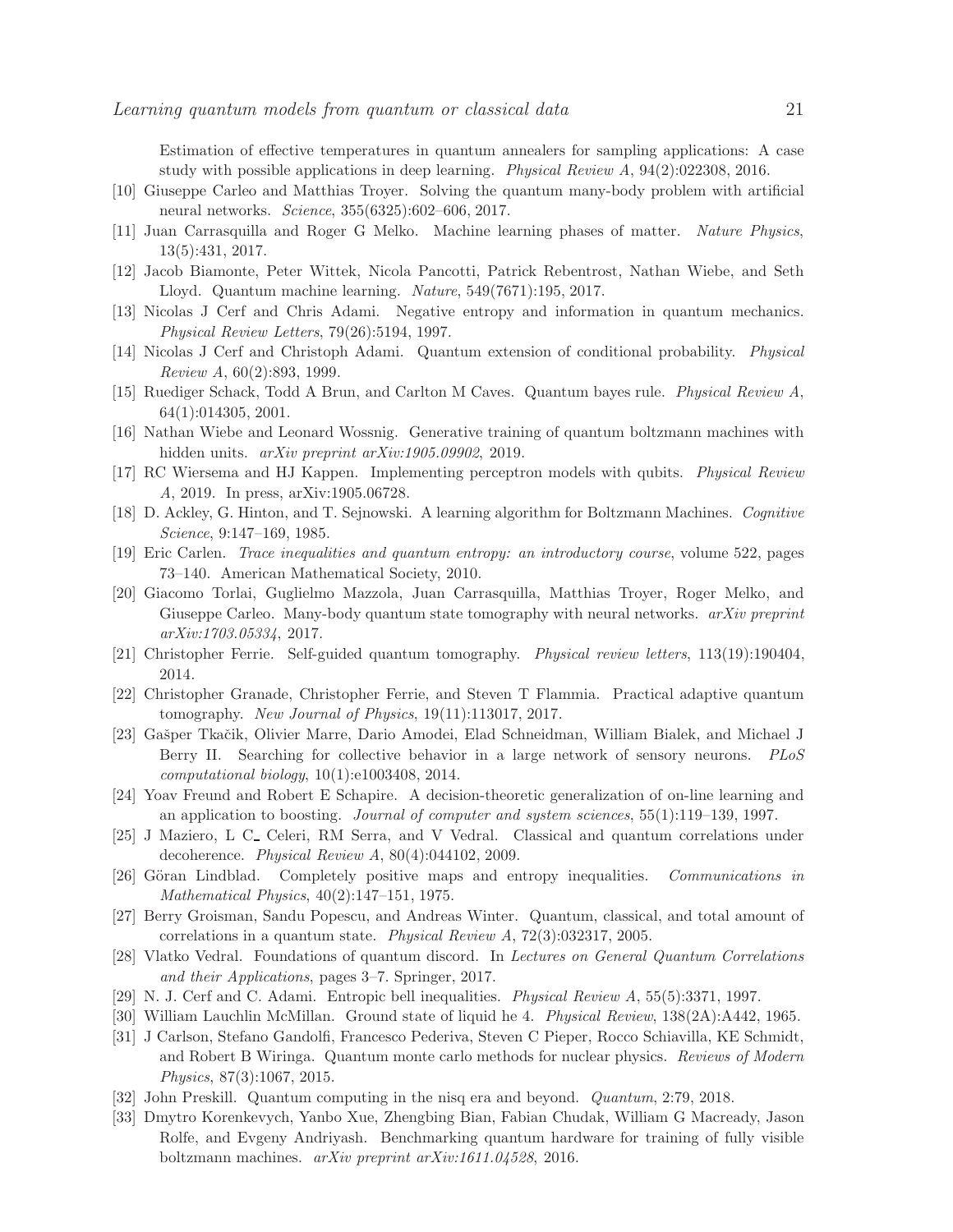- <span id="page-21-3"></span><span id="page-21-2"></span>[34] Kosuke Mitarai, Makoto Negoro, Masahiro Kitagawa, and Keisuke Fujii. Quantum circuit learning. *Physical Review A*, 98(3):032309, 2018.
- <span id="page-21-4"></span>[35] Huzihiro Araki and Elliott H Lieb. Entropy inequalities. In *Inequalities*, pages 47–57. Springer, 2002.
- <span id="page-21-5"></span>[36] Jarosław Adam Miszczak. Singular value decomposition and matrix reorderings in quantum information theory. *International Journal of Modern Physics C*, 22(09):897–918, 2011.
- [37] Kavan Modi, Aharon Brodutch, Hugo Cable, Tomasz Paterek, and Vlatko Vedral. The classicalquantum boundary for correlations: discord and related measures. *Reviews of Modern Physics*, 84(4):1655, 2012.
- <span id="page-21-7"></span><span id="page-21-6"></span>[38] Eugene P Wigner. On hidden variables and quantum mechanical probabilities. *American Journal of Physics*, 38(8):1005–1009, 1970.
- <span id="page-21-8"></span>[39] John S Bell. On the einstein podolsky rosen paradox. *Physics Physique Fizika*, 1(3):195, 1964.
- [40] John S Bell. On the problem of hidden variables in quantum mechanics. In *John S Bell On The Foundations Of Quantum Mechanics*, pages 1–6. World Scientific, 2001.

## <span id="page-21-0"></span>Appendix A. QBM learning using the classical likelihood

[\[2\]](#page-19-1) and one of the methods discussed in [\[1\]](#page-19-0) use the classical likelihood for learning the QBM by considering the diagonal of the density matrix. Write  $\rho(s, s') = \delta_{s,s'} p(s)$ . For each state s, define  $\Lambda_s$  a matrix with components  $\Lambda_s(s', s'') = \delta_{s,s'}\delta_{s,s''}$ . Then  $p(s) = \text{Tr} (\Lambda_s \rho)$  and the classical log likelihood is

$$
L = \sum_{s} q(s) \log \text{Tr} \left( \Lambda_s \rho \right) = \sum_{s} q(s) \log \text{Tr} \left( \Lambda_s e^H \right) - \log Z \tag{A.1}
$$

Note, that this expression differs from the quantum likelihood MT Eq. 4 in the first term only. Its gradient is given by

$$
\frac{\partial}{\partial w_r} \log \text{Tr}\left(\Lambda_s e^H\right) = \frac{1}{\text{Tr}\left(\Lambda_s e^H\right)} \int_0^1 dt \, \text{Tr}\left(\Lambda_s e^{Ht} H_r e^{H(1-t)}\right)
$$

Because of  $\Lambda_s$  does not commute with  $e^{Ht}$ , the time integration remains and the expression cannot be easily evaluated. [\[2\]](#page-19-1) address this problem by deriving a lower bound on their likelihood using the Golden-Thompson inequality and maximizing this bound. However, as the authors admit, this procedure is clearly sub optimal and is inconsistent when learning transverse field components.

## <span id="page-21-1"></span>Appendix B. Quantum Boltzmann machine details

In the Hamiltonian Eq. [13,](#page-5-1)  $\sigma_i^{x,y,z}$  are  $2 \times 2$  Pauli spin matrices in the  $\sigma^z$  basis. Then  $\sigma_i^z = \text{diag}(1, -1)$ , its eigenvectors are the two component unit vectors  $(1, 0)$  and  $(0, 1)$ , which we denote as  $|s_i = \pm 1\rangle$  and eigenvalues  $s_i = \pm 1$ , respectively. On this basis

$$
\sigma_i^z | s_i \rangle = s_i | s_i \rangle, \qquad \sigma_i^x | s_i \rangle = |- s_i \rangle \qquad \sigma_i^y | s_i \rangle = i s_i | - s_i \rangle
$$

For *n* spins, the basis is the tensor product of the basis vectors  $|s_i = \pm 1\rangle$  denoted as  $|s\rangle = |s_1, \ldots, s_n\rangle$ . On this basis, H is a  $2^n \times 2^n$  matrix with matrix elements

$$
\langle s'|H|s\rangle = \sum_{i=1}^{n} (w_i^x + iw_i^y s_i) \delta_{s',F_i s} + \sum_{i=1,j>i}^{n} \left(w_{ij}^x - w_{ij}^y s_i^k s_j^k\right) \delta_{s',F_i F_j s}
$$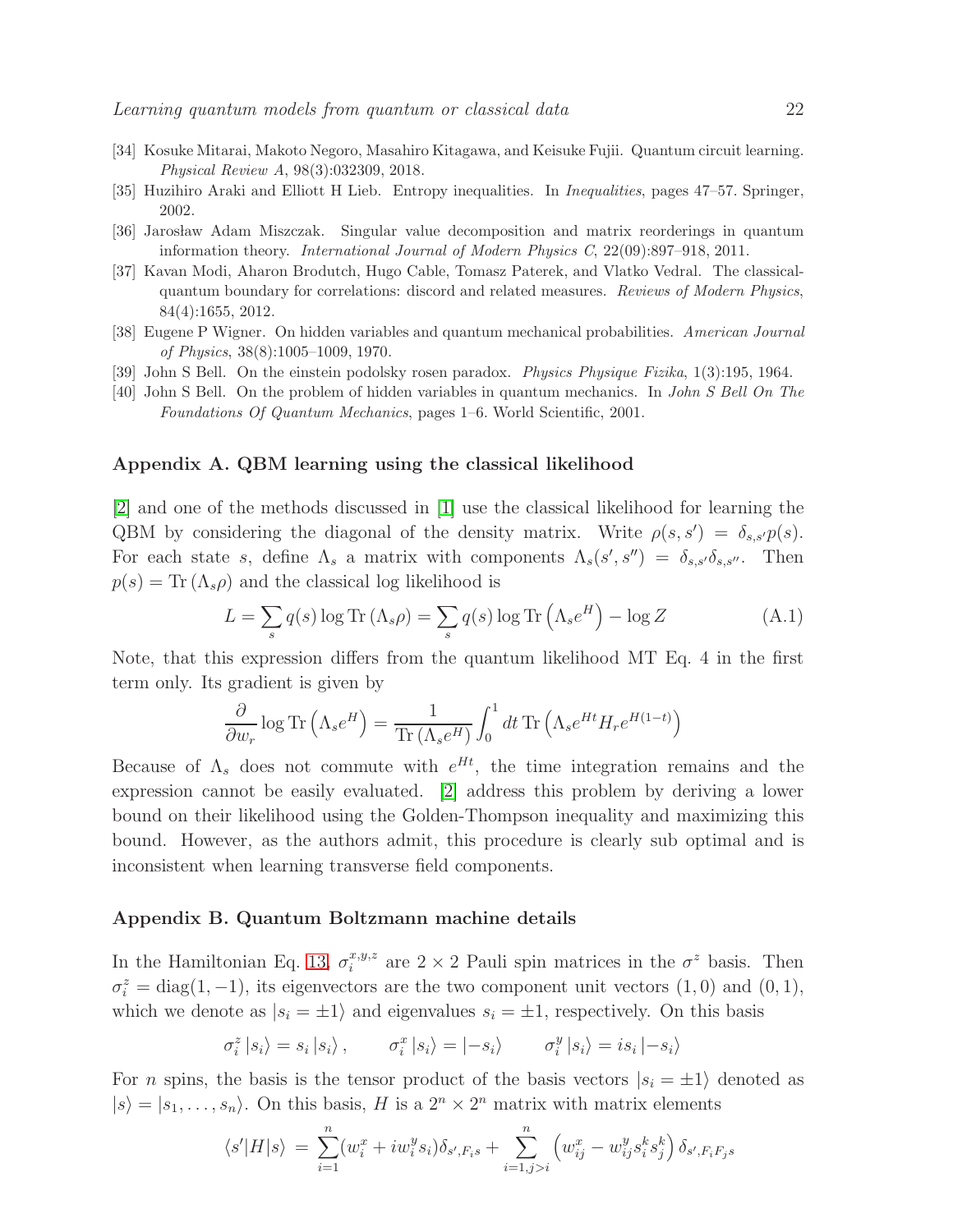Learning quantum models from quantum or classical data 23

$$
+\left(\sum_{i=1}^n w_i^z s_i + \sum_{i
$$

with  $F_i$ s the state s with spin i flipped to  $-s_i$  and all other spins unchanged.

#### Appendix C. Details classification performance

Details of classification performance for all 256 classification problems on 3 binary inputs are summarized in table [C1.](#page-23-0)

- (i) A subset of 104 problems is linearly separable (each problem has classification error 0) and can be classified exactly by all methods. The remaining problems are not linearly separable.
- (ii) A subset of 56 problems cannot be classified by BM (each problem has classification error 2-4) and can be exactly classified by QBM.
- (iii) A subset of 88 problems. For  $\theta = 0$  the QBM solution is approximately rank two, with eigenvalues  $\lambda \approx (0.75, 0.25)$  and cannot correctly classify these problems. For  $\theta = 0.7$  the QBM solution is closer to rank one and these problems can be exactly classified by QBM.
- (iv) A subset of 8 problems that contain the parity and parity-like problems. For these problems, the solution  $\rho_{\text{qbm}}$  is rank two with two eigenvalues  $\lambda = 0.5$ . For  $\theta = 0$ , the ground state of the Hamiltonian is degenerate and there is no solution. For  $\theta = 0.7$  the symmetry is broken and these problems can be exactly classified by QBM.

As a sanity check, we also computed the logistic regression solution  $p_{\text{lr}}(y|x) = \sigma(y\sum_i w_i x_i)$  that maximizes the conditional classical likelihood  $\sum_{x,y} q(x)q(y|x)$  log  $\sigma(y)\sum_i w_i x_i$  instead of the joint classical likelihood that is used for the BM. We found no significant quality differences between the logistic regression and BM solutions (data not shown). We observe that with  $\theta = 0.7$ , the QBM solution is always closer to a rank one solution than for  $\theta = 0$ . For  $\theta = 0.7$ , the quality of the ground state approximation as measured by the KL divergence is excellent for the subsets of 8 problems for which the  $\theta = 0$  solution is degenerate, while not much worse for the other problems.

#### <span id="page-22-0"></span>Appendix D. Projective measurements

A projective measurement can be written as a sum  $\sum_k \lambda_k E_k$ , with  $E_k = |\phi_k\rangle \langle \phi_k|$  is a set of Hermitian orthogonal projective operators on a Hilbert space that sum to the identity operator:  $\sum_k E_k = I$ . The outcome of the measurement is any of its eigenvalues  $\lambda_k$ . The measurement outcome is a stochastic event: repeated measurements  $E_k$  on the same quantum system with density matrix  $\rho$  may yield different values. The probability

> p(outcome of measurement is  $\lambda_k$ ) = Tr  $(E_k \rho)$  $\sum$ k  $\text{Tr}\left(E_k\rho\right)=1$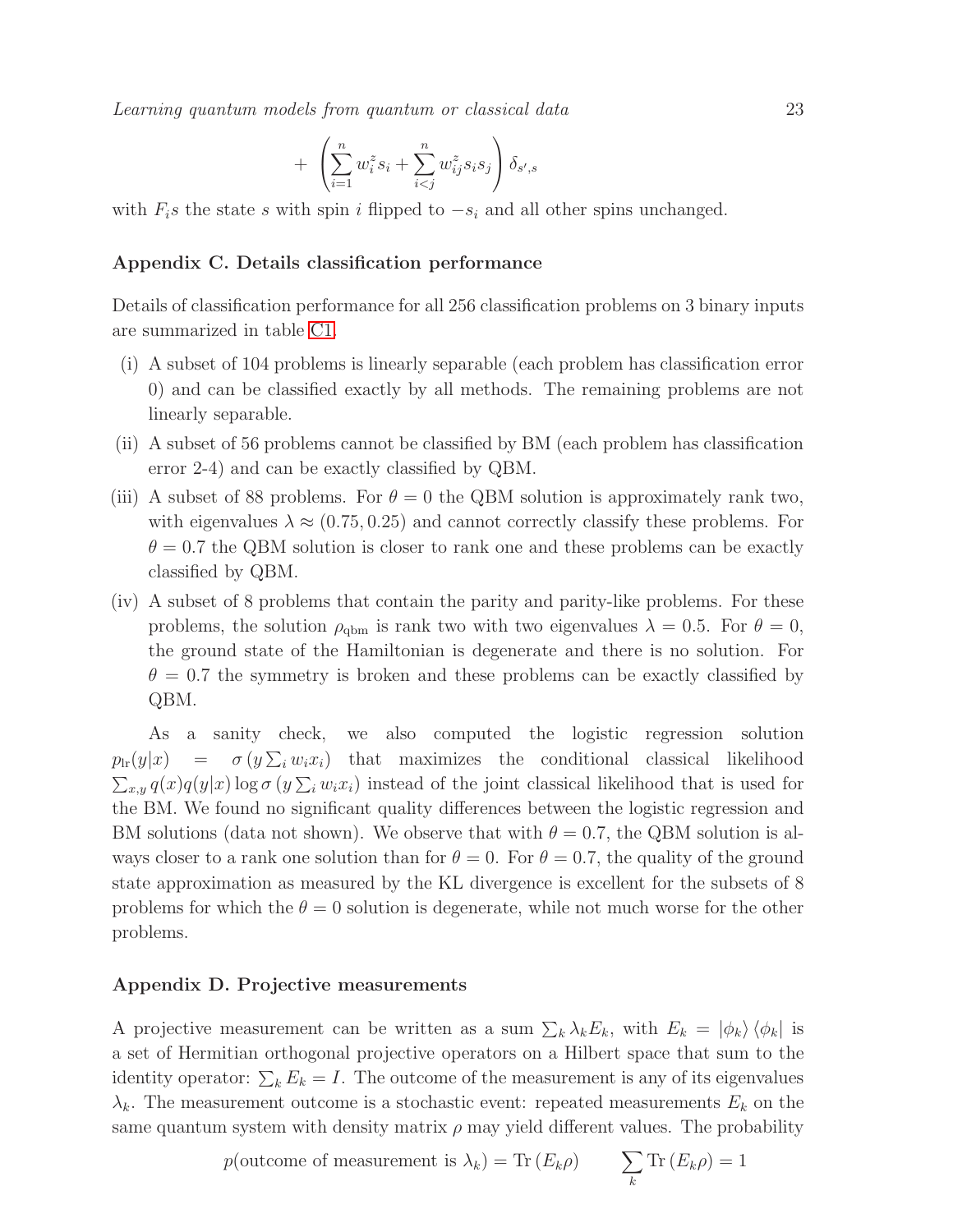| $\theta = 0$ |  |  |                                                                                                                                                                                           | $\theta = 0.7$ |  |  |  |
|--------------|--|--|-------------------------------------------------------------------------------------------------------------------------------------------------------------------------------------------|----------------|--|--|--|
|              |  |  | $\parallel$ BM $\parallel$ QBM $\parallel$ ENT $\parallel$ KL $\parallel$ BM $\parallel$ QBM $\parallel$ ENT $\parallel$ KL                                                               |                |  |  |  |
|              |  |  |                                                                                                                                                                                           |                |  |  |  |
|              |  |  | $56 \parallel 2-4 \parallel 0 \parallel 0.20 - 0.24 \parallel < 6 \times 10^{-4} \parallel 1-4 \parallel 0 \parallel 0.00 - 0.29 \parallel < 3 \times 10^{-2}$                            |                |  |  |  |
|              |  |  | 88 $\begin{vmatrix} 2-4 & 1 & -4 \end{vmatrix}$ 0.56 - 0.63 $\begin{vmatrix} 4 \times 10^{-1} & 1 & -3 \end{vmatrix}$ 0 $\begin{vmatrix} 0.00 & -0.48 \end{vmatrix}$ < $2 \times 10^{-2}$ |                |  |  |  |
|              |  |  | 8   8   8   0.69 - 0.69   NA   2-6   0   0.00 - 0.00   $\langle 7 \times 10^{-11} \rangle$                                                                                                |                |  |  |  |

<span id="page-23-0"></span>Table C1. Classification performance of various methods on all 256 classification problems on 3 binary inputs. Problems are partitioned in 4 subsets. Columns BM and QBM lists the range of classification errors (in the range 0 to 8) for that method for that subset of problems. ENT lists the range of entropies of the QBM solution  $\rho_{\text{qbm}}$ . KL lists the range of KL divergences  $KL(q|p)$  with  $p(s) = \frac{1}{Z}|\psi(s)|^2$  and  $\psi(s)$ the ground state of H.

In Eq. [15](#page-8-1) we defined  $|\psi\rangle$  and  $\eta$  in the  $\sigma^z$  basis  $|s\rangle$  that we considered throughout the paper. This basis also defines a set of projective measurements  $E_s = |s\rangle\langle s|$ . The probability of that measurement  $E_s$  on this quantum system yields outcome 1 is Tr  $(E_s \eta) = q(s)$ .

The probability of the measurement outcome depends on the choice of measurement basis. Another valid set of projective measurement is  $E_t = |t\rangle \langle t|$  with  $|t\rangle$  a complete orthogonal basis. The probability of outcome t is on the same quantum system  $\eta$  is

<span id="page-23-2"></span>
$$
\tilde{q}(t) = |\tilde{\psi}(t)|^2 \qquad \tilde{\psi}(t) = \sum_{s} \psi(s) U(t, s)
$$
\n(D.1)

and  $\sum_{t} \tilde{q}(t) = 1$ .  $U(t, s) = \langle t | s \rangle$  is a unitary matrix and defines the change of coordinates of  $|\psi\rangle$  in the two bases. Define  $\tilde{\eta} = U\eta U^{\dagger}$  as the components of  $\eta$  in the new basis. Then  $\tilde{q}(t) = \tilde{\eta}(t, t)$ . For any U we get a different set of states  $|t\rangle$  and a different classical probability distribution  $\tilde{q}(t)$ . For  $U = I$  we get  $\tilde{q} = q$ .

# <span id="page-23-1"></span>Appendix E. Mutual information

Here we review classical and quantum mutual information for bipartite systems.

Suppose that the system of interest is described by variables  $s = (s_1, \ldots, s_n)$ . We model the interactions between these variables by a probability distribution  $q(s)$ . We know q, we do not know s and the classical (Shannon) entropy  $h_c(q) = -\sum_s q(s) \log q(s)$ quantifies the uncertainty in  $s$  given  $q$ .

Partition the set of variables  $s_1, \ldots, s_n$  into two sub sets A and B, with B the complement of A and write  $s = (s_A, s_B)$  with  $s_A$  and  $s_B$  the vector of variables in A and B, respectively. The uncertainty in  $s_A$  is given by the entropy  $h_c(q_A)$  with  $q_A(s_A) = \sum_{s_B} q(s_A, s_B)$  and similar for  $s_B$ .

When the sub systems  $A$  and  $B$  are correlated, observing the state  $s_A$  gives us information on  $s_B$ . The uncertainty in  $s_B$  is given by the entropy of the conditional distribution  $q(s_B|s_A)$  and depends on the observed value of  $s_A$ . The conditional entropy is defined as the remaining uncertainty in  $B$  when observing  $s_A$ , averaged over all values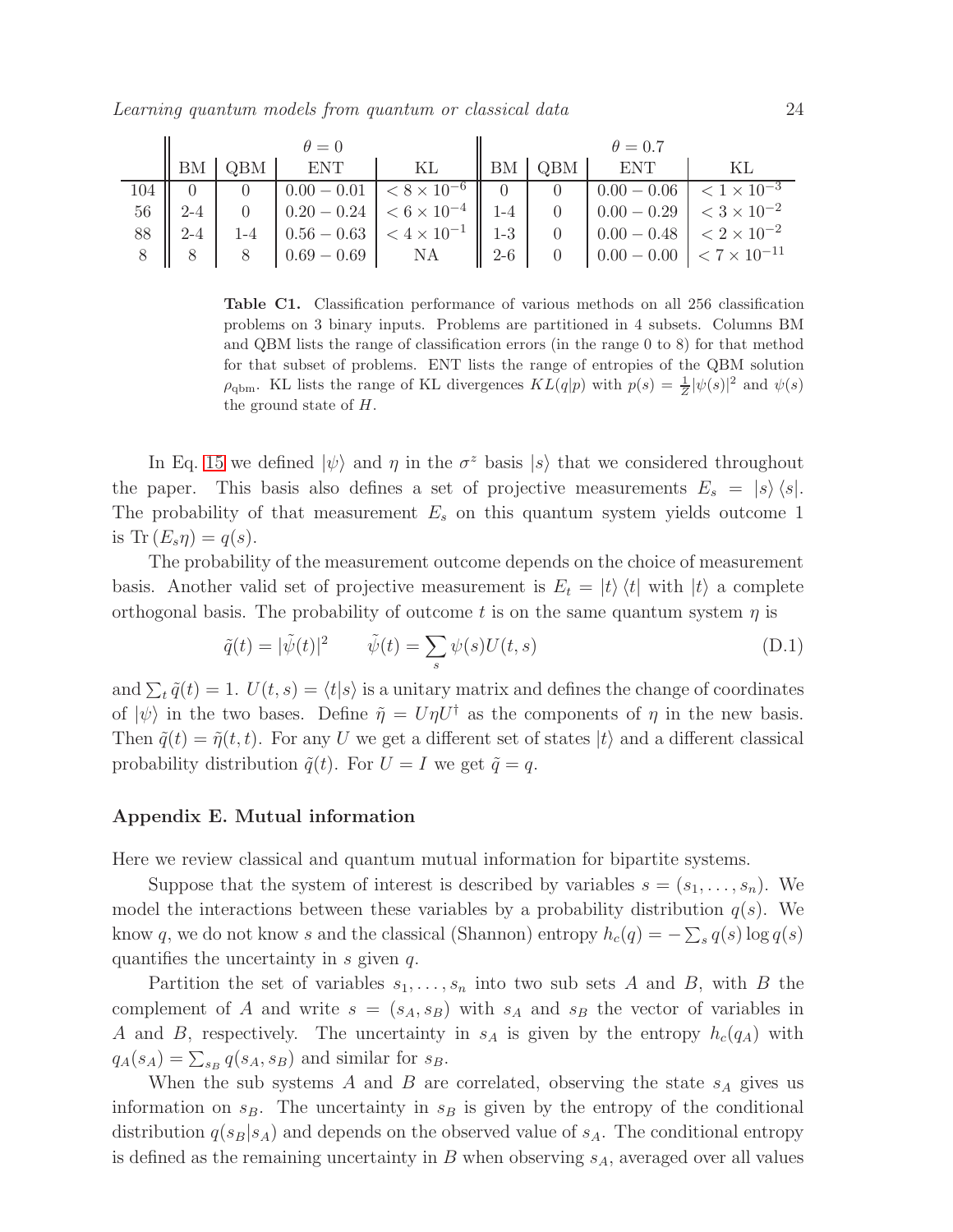Learning quantum models from quantum or classical data 25

 $s_A$ :

$$
h_c(B|A) = -\sum_{s_A} q(s_A) \sum_{s_B} q(s_B|s_A) \log q(s_B|s_A) = h_c(q) - h_c(q_A)
$$

The remaining uncertainty is less that the original uncertainty in B:  $h_c(B|A) \leq h_c(q_B)$ . The mutual information between  $A$  and  $B$  is the difference:

<span id="page-24-1"></span>
$$
I_c(q) = h_c(q_B) - h_c(B|A) = h_c(q_A) + h_c(q_B) - h_c(q) = KL(q|q_Aq_B)
$$
 (E.1)

where KL is the KL divergence defined in Eq. [2](#page-3-4) and  $q_Aq_B$  is the product of marginal distributions  $q_A(s_A)q_B(s_B)$ .  $I_c(q)$  quantifies how much the uncertainty in sub system B is reduced on average by observing  $s_A$ . From the last identity it is clear that this also holds with A and B interchanged.  $I_c(q)$  satisfies

<span id="page-24-4"></span>
$$
0 \le I_c(q) \le \min(h_c(q_A), h_c(q_B))
$$
\n(E.2)

Consider a density matrix  $\rho$  on n variables. The quantum mutual information is defined in analogy with Eq. [E.1](#page-24-1) as

<span id="page-24-0"></span>
$$
I(\rho) = S(\rho, \rho_A \otimes \rho_B) = h(\rho_A) + h(\rho_B) - h(\rho)
$$
 (E.3)

with  $h(\rho)$  the von Neumann entropy of  $\rho$  as defined in Eq. [8,](#page-4-4) S the relative entropy defined in Eq. [9](#page-4-0) and  $h(\rho_A), h(\rho_B)$  the entropies of the reduced density matrices

$$
\rho_A = \text{Tr}_B \left( \rho \right) \qquad \rho_B = \text{Tr}_A \left( \rho \right) \tag{E.4}
$$

For the quantum mutual information one can derive the bounds

$$
0 \le I(\rho) \le 2 \min(h(\rho_A), h(\rho_B)) \tag{E.5}
$$

The lower bound follows from Klein's inequality  $S(\eta, \rho) \geq 0$  which holds for any two density matrices  $\eta$ ,  $\rho$  [\[19\]](#page-20-9). The upper bound follows from the Araki-Lieb inequality [\[35\]](#page-21-3)

<span id="page-24-3"></span>
$$
h(\rho) \ge |h(\rho_A) - h(\rho_B)| \tag{E.6}
$$

Von Neumann (quantum) entropy and quantum mutual information are counter intuitive from a classical point of view. For classical systems, when a system A is coupled to B, the entropy of the total system AB cannot decrease:  $h_c(q_A) \leq h_c(q)$  with  $q_A$  the marginal distribution of q on sub system A. The intuitive explanation for this is to equate entropy with uncertainty. Then the uncertainty of the total system is always at least as large as the uncertainty of the sub system. For quantum systems this is not true. The inequality Eq. [E.6](#page-24-3) allows cases where the entropy  $h(\rho_A) > h(\rho)$ , with  $\rho_A$  the reduced density matrix of  $\rho$  on sub system A. Also, classically, the mutual information that sub system A has about B is always less than the total information in B:  $I_c(q) \leq h_c(q_B)$ (Eq. [E.2\)](#page-24-4). For quantum systems, since it is possible that  $h(\rho_A) > h(\rho)$ , Eq. [E.3](#page-24-0) implies that  $I(\rho) > h(\rho_B)$ , ie. sub system A has more information about B than the total information in sub system B.

<span id="page-24-2"></span> $\sharp$  In components, write  $s = (s_A, s_B)$  with  $s_A, s_B$  the variables in A and B, respectively. Then  $\rho(s, s') = \rho(s_A, s_B, s'_A, s'_B)$  and  $\rho_A(s_A, s'_A) = \sum_{s_B} \rho(s_A, s_B, s'_A, s_B)$ .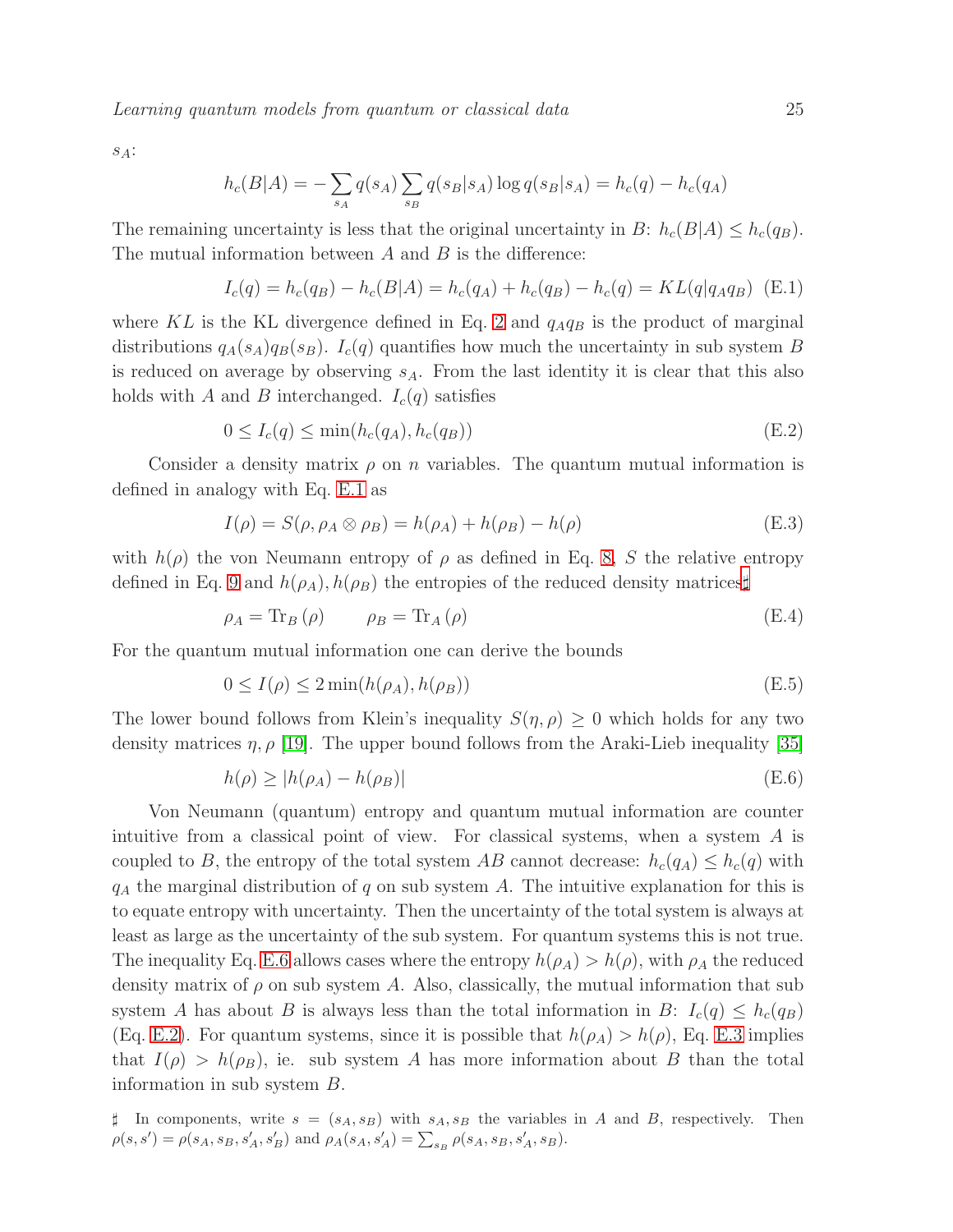## <span id="page-25-0"></span>Appendix F. Singular value decomposition

Here we review the Singular value decomposition (SVD), also known as Schmidt decomposition, and show that  $h(\rho_A) = h(\rho_B)$  when  $\rho$  is a pure state. Write  $s = (s_A, s_B)$ with  $s_{A,B}$  the states in A and B, respectively. Write  $\psi(s_A, s_B)$  as an  $n_A \times n_B$  matrix indexed by  $s_A$ ,  $s_B$  with  $n_{A,B}$  the number of states in sub system  $A, B$ , respectively. Using the SVD [\[36\]](#page-21-4) we can write

<span id="page-25-2"></span>
$$
\psi = \sum_{k=1}^{d} \sqrt{\lambda_k} v_k w_k^{\dagger} \qquad \psi(s_A, s_B) = \sum_{k=1}^{d} \sqrt{\lambda_k} v_k(s_A) w_k^*(s_B)
$$
(F.1)

with  $\lambda_k$  positive and  $v_k, w_k, k = 1, ..., d$  complex vectors of dimension  $n_{A,B}$ , respectively and  $d = \min(n_A, n_B)$ . When  $n_A > d$  additional orthogonal vectors  $v_k$  are defined arbitrarily to make the basis of A complete and similar for B. Then  $v_k^{\dagger} v_l = w_k^{\dagger} w_l = \delta_{kl}$ . From the normalization of  $\psi$  it follows that  $\sum_k \lambda_k = 1$ . The reduced density matrices are

$$
\rho_A = \text{Tr}_B(\rho) = \psi \psi^\dagger = \sum_{k=1}^d \lambda_k v_k v_k^\dagger \qquad \rho_B = \text{Tr}_A(\rho) = \psi^\dagger \psi = \sum_{k=1}^d \lambda_k w_k w_k^\dagger
$$

where  $\psi \psi^{\dagger}$  and  $\psi^{\dagger} \psi$  denote matrix products, summing over the inner index. Thus  $\rho_A$ and  $\rho_B$  have the same eigenvalues and  $h(\rho_A) = h(\rho_B) = -\sum_{k=1}^d \lambda_k \log \lambda_k$ .

## <span id="page-25-1"></span>Appendix G. Classical correlations

We first define the classical correlations C and show that  $C = I(\rho)/2$  for a pure state [\[37\]](#page-21-5). A projective measurement  $\{E_a = |\psi_a\rangle \langle \psi_a|\}$  on sub system A transforms the density matrix to

$$
\rho \to \rho' = \sum_a |\psi_a\rangle \langle \psi_a| \otimes \langle \psi_a| \rho \psi_a \rangle
$$

 $\langle \psi_a | \rho \psi_a \rangle$  is a density matrix on B with components on the  $|s\rangle$  basis  $\langle \psi_a | \rho \psi_a \rangle$   $(s_B, s'_B)$  =  $\sum_{s_A,s'_A} \psi_a(s_A) \rho(s_A,s_B;s'_A,s'_B) \psi_a(s'_A)$ . A observes outcome a with probability

$$
p_a = \text{Tr} \left( |\psi_a\rangle \langle \psi_a | \rho \right) = \langle \psi_a | \rho_A \psi_a \rangle
$$

with  $\rho_A = \text{Tr}_B(\rho)$  and the marginal density matrix on system B is

$$
\rho_{B|a} = \frac{\langle \psi_a | \rho \psi_a \rangle}{p_a}
$$

The classical correlation is defined in analogy with the classical mutual information as the difference  $H(B) - H(B|A)$  (first expression in Eq. [E.1\)](#page-24-1), maximized over all possible measurements:

$$
C = \max_{\{E_a\}} \left( h(\rho_B) - \sum_a p_a h(\rho_{B|a}) \right)
$$

If  $\rho$  is a pure state  $\rho = |\psi\rangle \langle \psi|$ , we get  $\langle \psi_a | \rho \psi_a \rangle = |\tilde{\psi}_a\rangle \langle \tilde{\psi}_a|$  with  $\tilde{\psi}_a(s_B)$  =  $\sum_{s_A} \psi_a(s_A) \psi(s_A, s_B)$ . Thus,  $\rho_{B|a}$  is a pure state and  $h(\rho_{B|a}) = 0$  and  $C = h(\rho_B)$ . Since  $\rho$  is a pure state,  $I(\rho) = 2h(\rho_B)$  (see Eq. [18\)](#page-14-1). Therefore  $C = I(\rho)/2$ .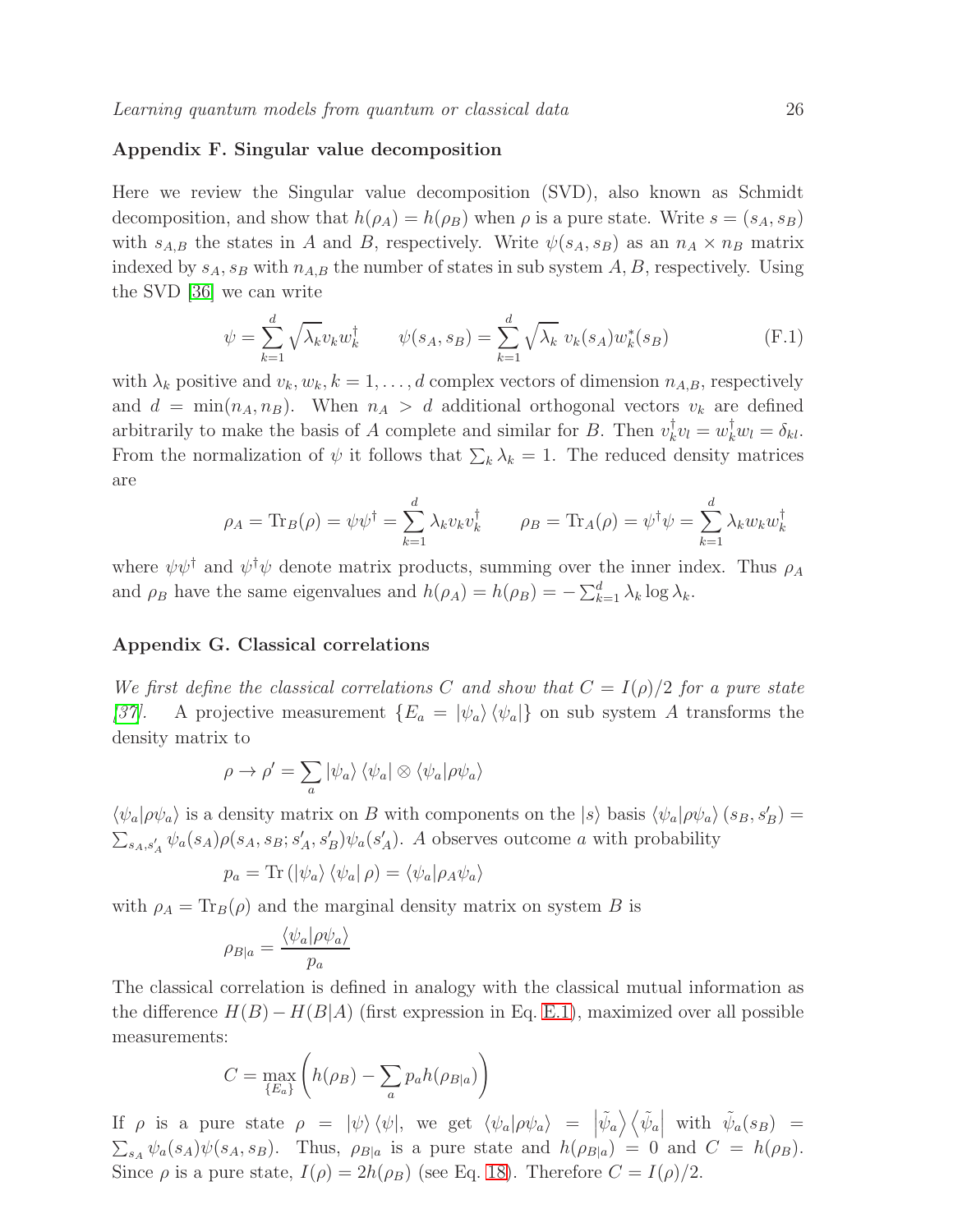The classical mutual information  $I_c(\tilde{q})$  depends on the choice of measurement basis. We now show that  $I_c(\tilde{q}) = C$  in the basis where  $\tilde{q}$  is diagonal, with  $\tilde{q}$  the transformed probability distribution  $\tilde{q}$  Eq. [D.1.](#page-23-2) Consider the Schmidt decomposition Eq. [F.1](#page-25-2) of  $\psi(s_A, s_B)$ . We identify the Schmidt components k with the states  $t_A, t_B$  and define

$$
U_A(t_A, s_A) = v_{t_A}(s_A) \qquad U_B(t_B, s_B) = w_{t_B}(s_B)
$$

Since  $U_A(t_A, s_A) = \langle t_A|s_A\rangle$  and similar for B, these define the coordinates of  $|t_A\rangle$  and  $|t_B\rangle$  on the original  $|s\rangle$  basis. With this choice we get from Eq. [D.1](#page-23-2) that

$$
\tilde{\psi}(t_A, t_B) = \sqrt{\lambda_{t_A} \delta_{t_A, t_B}} \qquad \tilde{q}(t_A, t_B) = \lambda_{t_A} \delta_{t_A, t_B}
$$
\n(G.1)

The basis transformation makes  $\tilde{q}$  diagonal. The classical mutual information is

$$
h_c(\tilde{q}) = h_c(\tilde{q}_A) = h_c(\tilde{q}_B) = I_c(\tilde{q}) = -\sum_k \lambda_k \log \lambda_k = h(\eta_A) = C
$$

which completes the proof.

We show that  $I_c(q) = I(q)/2$  when the state of sub system B is determined by the state of A or vice versa. When B is determined by A,  $h_c(B|A) = 0$  and the classical mutual information is  $I_c(q) = h_c(q_B)$ . Because  $s_B$  depends deterministically on  $s_A$  we have  $q(s_A, s_B)q(s_A, s'_B) = q^2(s_A, s_B)\delta_{s_B, s'_B}$ . Therefore, the reduced density matrix  $\eta_B$  is diagonal:  $\eta_B(s_B, s'_B) = \sum_{s_A}$  $\sqrt{q(s_A, s_B)q(s_A, s'_B)}e^{i\alpha(s_A, s_B) - i\alpha(s_A, s'_B)} = \delta_{s_B, s'_B}q_B(s_B)$  with  $q_B(s_B) = \sum_{s_A} q(s_A, s_B)$ . Therefore,  $h(\eta_B) = h_c(q_B)$  and  $I_c(q) = I(\eta)/2$ .

As an example consider that sub system B is a single spin i. Then  $\eta_B$  can be written in terms of its spin statistics as

$$
\eta_B = \frac{1}{2} \left( \begin{array}{cc} 1 + m_i^z & m_i^x - i m_i^y \\ m_i^x + i m_i^y & 1 - m_i^z \end{array} \right)
$$

with  $m_i^{x,y,z} = \langle \sigma_i^{x,y,z} \rangle$  $\binom{x,y,z}{i}$ , If spin *i* depends deterministically on (a subset of) the other spins,  $\eta_B$  is diagonal and thus  $m_i^x = m_i^y = 0$ . This occurs for the parity problem in Figure [4](#page-11-3) for all  $i$ , because the value of each spin is fixed once the value of the other spins are given.

# <span id="page-26-0"></span>Appendix H. The non-locality of quantum physics

[\[38\]](#page-21-6) gives a particularly clear explanation of the notion of locality in terms of hidden variables. Consider a physical system that is composed of sub systems. For classical systems, it is natural to describe the state of the system in terms of local variables that describe the state of each of the sub systems. Any composite system that is described by local variables satisfies the so-called Bell inequalities [\[39,](#page-21-7) [40\]](#page-21-8). Composite quantum systems can violate these inequalities and thus violate the intuitive notion of locality.

Suppose we do K measurements  $M_k, k = 1, \ldots K$  on a quantum system. The hidden variable idea assumes the existence of additional degrees of freedom that cannot be measured directly, but that determine the measurement outcomes  $m_k$ . Repeating the same measurement on the same quantum system may yield different outcomes. Therefore  $m_k$  can be treated as a stochastic variable. The outcomes of different